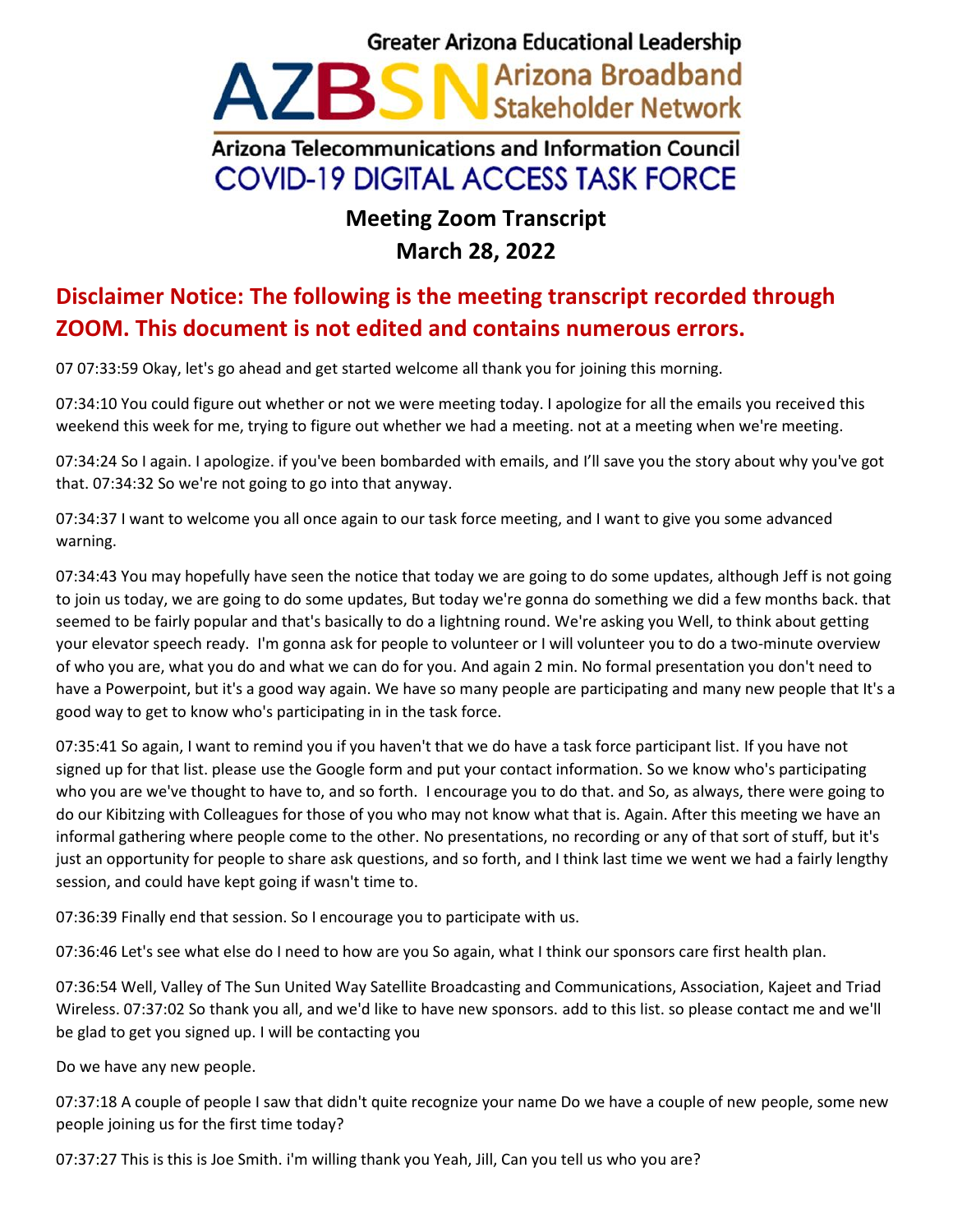07:37:32 Please. sure. First of all, I really appreciate the invite and i'm looking forward to learning more about the organization.

07:37:40 Here, we, the Company, I work for Seracom International. We provide over 300 languages for translation and localization services.

07:37:51 So basically, if you have anything written or audio that needs to be translated, including videos, we can translate that for you.

07:38:01 Navajo, I know, is one of your biggest probably languages other than Spanish.

07:38:06 We have a limited resource on that, but we can definitely provide a Navajo language top of the translation side.

07:38:15 We also provide interpreting services on demand so it's kind of like a three-way call where you get an interpreter on the phone.

07:38:23 You can use your tablet, your phone, whatever device you need to Kait get an interpreter on a phone.

07:38:30 We also provide video, remote interpreting where you would download our software.

07:38:36 You can do it on your app an app on your mobile phone.

07:38:38 You can use your computer, etc. in a Nutshell that's Kait what we do.

07:38:44 So, Jill, do you have the capability to do transcripts also?

07:38:47 Yes, we do transcribe. Yes, we are going to talk with you very shortly.

07:38:52 Okay, thank you., we're figuring out How to do that you're here in Tucson.

07:38:56 If I'm not speaking all right aren't you we have 2 offices.

07:38:58 One in Tucson, and the other one in Phoenix.

07:39:03 However, I am located in Idaho, California remotely not.

07:39:08 I used to know your he was a coo for if he's there been in touch with him and long time, which one your CIO to see.

07:39:19 I've been here for 2 years I'm trying to think is that Austin Powers I mean not some powers.

07:39:24 No, Yeah, that's yeah, he just retired no I can't remember his name now.

07:39:29 Anyway. let's move on thanks for joining us today, and anybody else who's new to the call today.

07:39:38 Hi! I'm new hi Sharp. Yes, Shelby brown my name is Shelby Brown, and I am working alongside Milan in the E Rate department.

07:39:50 So I'm a e-rate coordinator and so I will be helping Myelin as well as building those relationships with schools to kind of start.

07:40:02 You know, taking the rain on some of those, and helping out people, you know, throughout the year, with their needs and stuff like that, so kind of an expansion of Myelin.

07:40:12 But also learning a lot from him as well. and I today is like, I think today is my sixth day.

07:40:21 So fairly new at this and so I just saw this on myelin's calendar, and I was like, what is that? And he's like?

07:40:30 Oh, we should attend so that is Why, we're here but So I'm just getting my I'm feet wet on all that I will be doing.

07:40:37 I'm working under the Id it department with the department of ed So like Kelly's, you know down the hallway whenever we're in the office, and stuff like that so a couple of things on e- rate, our window had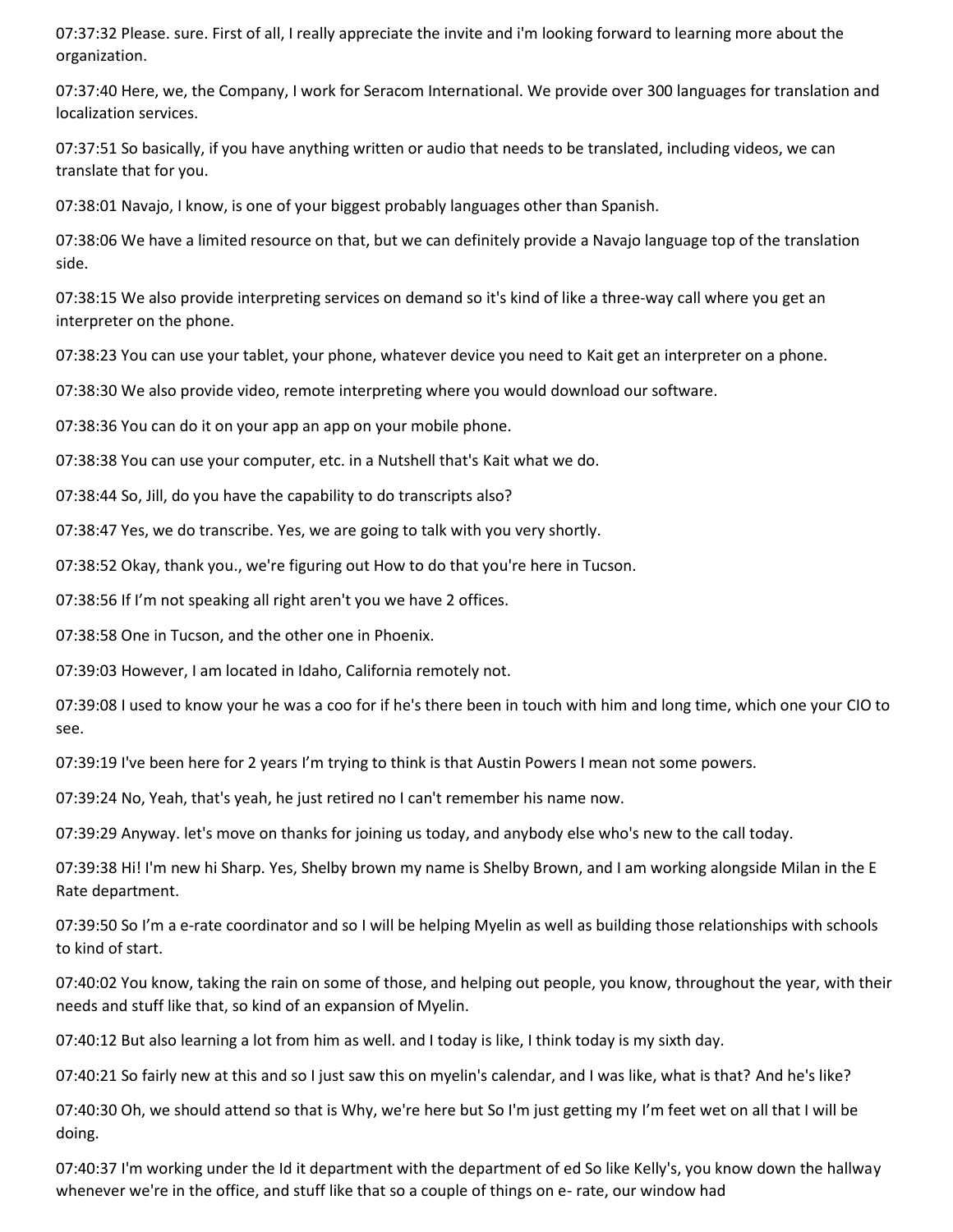07:40:49 just closed. I believe it was on the 20 third, and looking at the numbers, we had a total of 93.1,000,000 in funding that has been requested 57,000,000 in category, one which is Internet, and broadband

07:41:10 transmission, and about 35,000,000 in cat 2 so it's wonderful news that schools are taking advantage of this funding and utilizing it to their advantage.

07:41:21 So they have money to put elsewhere in other departments, and not have to spend it on it.

07:41:26 Great. Well, thank you. Welcome, Chumpy, And I will add you to our email list.

07:41:30 And you are more than welcome to join us every Monday.

07:41:33 So thank you. And so, Myra, and you might actually be able to get a little life.

07:41:39 You know it, it could happen, Steve. Okay, so anybody else that's new to us today.

07:41:51 Okay, moving on. just a reminder that our meetings are April the fourth, 1118 and 25.

07:41:58 Again mark your calendar, and hopefully, that you all actually got a calendar invite that worked again.

07:42:06 I apologize for the its craziness with emails last week.

07:42:11 Let's see so let's start with our updates Jeff is not here today, Mark.

07:42:20 I don't know if you have anything that you will Jeff said he didn't really have any updates, but he couldn't have made it this morning.

07:42:25 You had a conflicting nothing specific of course the evaluation of the eighty-sum odd Grant applications continues for the \$100,000,000 broadband fund. and No, I don't have other specifics from him today.

07:42:47 Okay, Thank you. So, moving on to the State Library, Mama Holly, Nicole, you guys are up my way. You want to start.

07:42:55 Please. Yes, sure, thank you. Let me extend my welcome to Shelby.

07:43:03 Jumping, not just getting your feet but you're jumping with both feet in to this program, and they're welcome, and you couldn't have a better mentor than myelin alma can you please tell me who you

07:43:17 are. Yes, thank you. I will. Sorry about that. I am the State Evay Coordinator for public libraries.

07:43:29 A tiny counterpart of Myelin, who actually does the bulk of the work for me and for him and for everyone else in the State.

07:43:39 And as I was telling shall we that you couldn't have a better mentor than Myelin to get you started on this journey, and I hope you stay on this journey.

07:43:51 I've been on it for 20 years and I hope to see you for the next 20 years on this if i'm there, as shall be rightly pointed out, the era deadline just passed last week March the 20 s and the

07:44:10 schools and libraries did apply for an undiscounted part of 120,000,000.

07:44:18 That discounted was 93,000,000, as shall be pointed out the rest, of course, would be born.

07:44:25 The 93,000,000 is what they apply for. As he rate discount and the rest of it, they would come out of their pockets as they undiscounted share.

07:44:37 The initial demand was about 3 point, 1, \$6,000,000,000 nationwide and the demand overall has been increasing this year.

07:44:50 The demand for Wi-fi is support has increased a lot, and no surprises about that.

07:44:59 Because of the need for students using laptops within even the campus and being paid for for using outside of the campus through several programs, not only e rate, but the Ecf as well.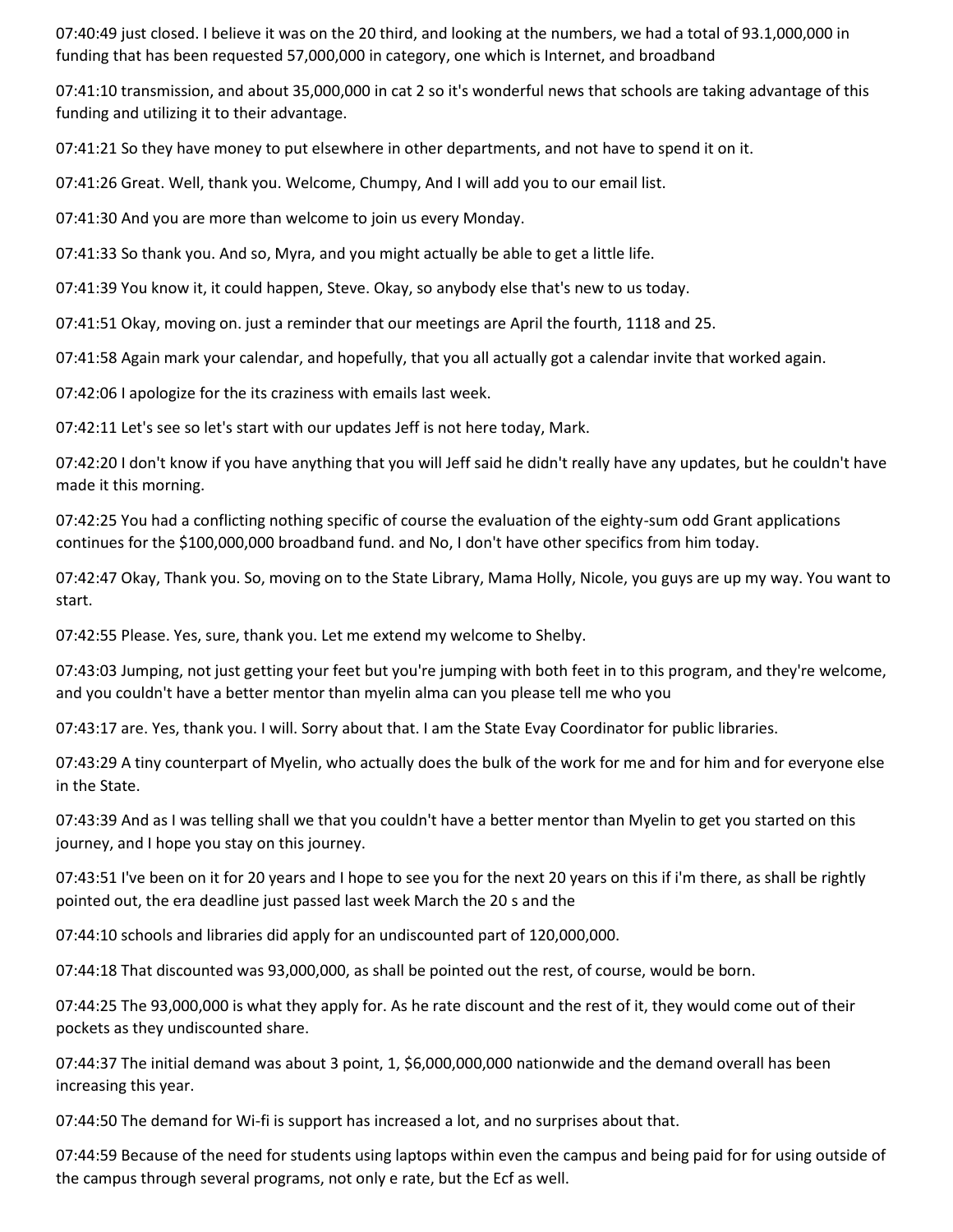07:45:17 And again, that's surprising that i've been mentioning this in the last 2 meetings the price per Meg has gone down so to category.

07:45:29 One Internet has gone down. The demand for that has gone down, not because there is no demand for Internet, but it is steadily decreased over the last 5 years.

07:45:39 Because of lowering prices, lower prices for Internet.

07:45:46 The tribal libraries, a new tribal libraries.

07:45:51 Let me say that they still have time to apply. Their deadline is May the 20 sixth.

07:45:58 So if any of you know of any libraries that are interested we please send them our way, and we're willing to help them get through this application process May 26 is that deadline.

07:46:14 Ucs. 2 rounds of applications were open, and for hot spots and devices through libraries and schools, and last week, on March the 20 third, the third filing window date was announced.

07:46:33 And that was that is Thursday, April the 20 eighth.

07:46:38 It closes. It opens on April the 20 eighth, and closes on.

07:46:42 May the thirteenth again! just to remind you this is connected devices up to \$400, cap per device, and Wi-fi hotspots up to \$250 for hotspot is the

07:47:01 amount that has been approved by Fcc. But again, schools and libraries have to apply for this for their students and for the library patrons.

07:47:13 The service delivery has been extended up to December 30, first of 2,023, which is welcome because some of them have still not got funded in ground.

07:47:27 One and 2, about 86% have been funded, but the rest have not yet been funded.

07:47:33 The Commission also touch has another important, I request, and that is a request or the while.

07:47:45 Violent competition. Bureau seeks comments on emergency Connectivity Fund for the the Ecf.

07:47:53 One for educational connections and devices to address the homework gap during the pandemic.

07:48:00 So what are they asking for? They they want to know if the program worked.

07:48:06 Well, they say comments on how to measure the performance. They talk about adoption, goals for students, staff, and patrons.

07:48:16 What should those goals be? They want to ensure that school staff and library patrons have the connectivity that they need.

07:48:24 If they don't else could they do to help it's a good thing that they are asking these questions.

07:48:33 They're also asking how to assess if they have met their goals.

07:48:38 Do we do surveys, do we? do interviews?

07:48:41 Do we ask for reports? What else do should we be doing?

07:48:45 They want to also know whether there are any other methods, any other eligible services, anything else.

07:48:55 I think all we talked about it and during the kippetzing last week. about extending these the services. beyond the anchor institutions.

07:49:08 Here's your chance to talk about it so you can submit comments, and I will put it in my notes.

07:49:17 The what you need. I mean where you need to go to submit the comments.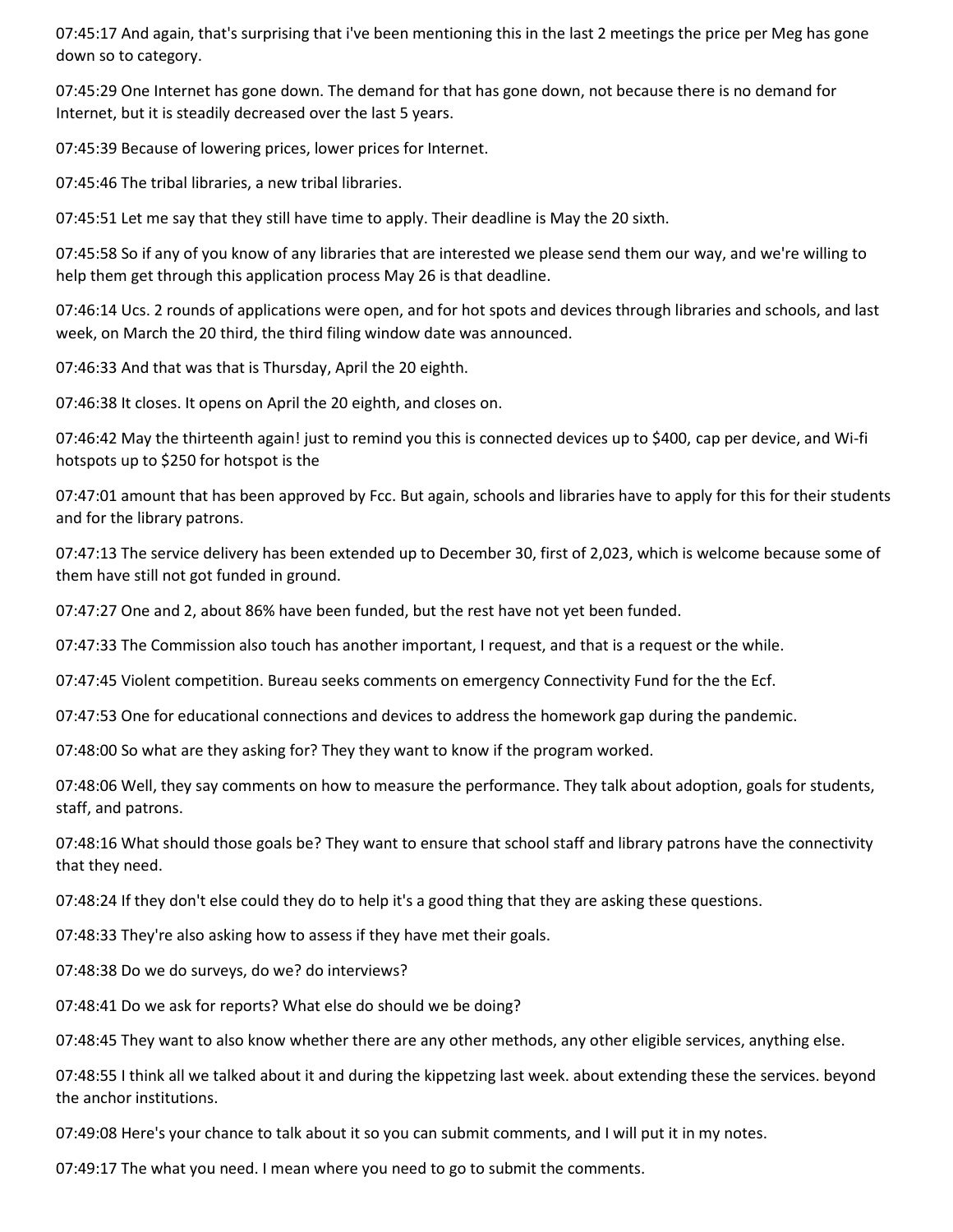07:49:23 And that is open from April 20, eighth to May fifth.

07:49:28 So here's your chance to do that as far as Ebb is concerned.

07:49:37 We had another 5,000 households that applied during this last week last week, in the sense it's the week of March the fourteenth to March, the 20 first, and we now have 239,000 households that have been

07:49:51 signed up for the ebb. Now, acp program and connect.

07:50:00 Arizona has a media kit. I will for publicizing.

07:50:04 If any of you want to participate, in publicizing this it couldn't have happened without your help, so i'm sure if you continue to do the promotion, we will have more households that will sign up cindy and

07:50:20 Nicole may talk a little bit about the media kit, and also

07:50:27 The meeting the add in meeting that the meeting that we have 200 on Thursdays every other Thursday.

07:50:34 This one was on tech support, and how to define it and what it means for the digital inclusion ecosystem.

07:50:42 I did not attend that meeting. I had a conflicting meeting at that time, and i'm sure cindy will talk about it again.

07:50:50 One last thing I just want us to as a group maybe break out into a subcommittee that looks at all the grants that are available, and make sure that someone in Arizona is applying for these Steve and I

07:51:05 think if you could lead that venture that would be great.

07:51:10 Back to you, Steve, unless there are any questions. Thanks, thanks, mom.

07:51:15 Any questions for for mama. Oh, do you have anything you want to add, no, I don't thank you.

07:51:22 Steve. Okay, and Nicole and Actually, why don't we just jump in, Cindy.

07:51:28 Sorry, Laurie, go ahead. Bye, my my apologies.

07:51:32 May I ask one good question to this so I was out in St.

07:51:37 John's today and i'm only used as an example because I have very limited information on this, and I noticed and I'm.

07:51:46 I part in another small town where the library was offered as one of the places that we could put towers at

07:51:52 I would suggest. maybe we look at the idea in some of these smaller towns that the library is used as an asset, since it has fiber fed to it, that possibly it's a screenboard location for covering low-cost Internet to

07:52:07 some of the families in those areas are you going to comment on that great suggestion, Rory, except that in a number of places the library does not own the building in which it's for which it serves you know so it

07:52:28 varies you need to if if you're approaching a particular library.

07:52:33 You will need to talk to the library director to see if they have the

07:52:39 Any restrictions. Because they may not own the property they may be on property.

07:52:45 That is not only owned by someone else, but shared as well.

07:52:51 So I love the idea it's a great suggestion to but you'll have to approach each library individually.

07:53:00 We don't have as a state library jurisdiction over any of the the library buildings, hey?

07:53:08 Understood. but I think it's a good Oh, I'm sorry.

07:53:13 Good my for for the one you were at last actually the 2 year at last week the the county owns those.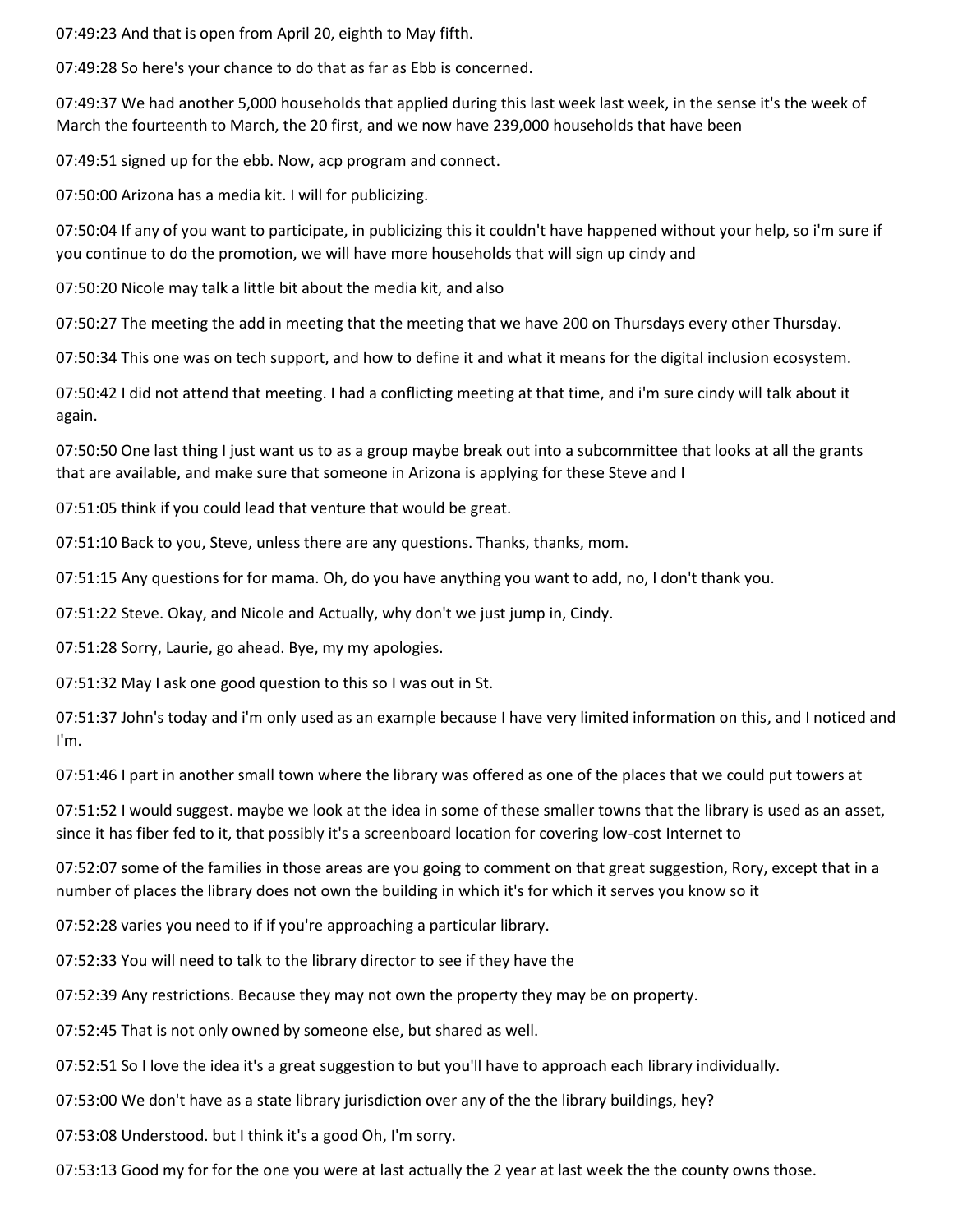07:53:22 So they've already agreed that they'll do whatever we need to to help out.

07:53:25 So. yeah, I was only offering is it possible idea for any more towns that I mean there's you know hundreds of them.

07:53:31 I've not seen, and I see that as being another asset that could help out with some of these areas.

07:53:37 Yeah, you know how we have kind of have the schools we I can, you know, globally, say that you know schools are going to participate in.

07:53:47 We're going to use schools to direct towers that we need to, and we can.

07:53:52 We can kind of do that as a as a widespread statement.

07:53:55 Libraries are a little different since they sometimes don't own the land.

07:53:59 But we always know who does so. but but they do have.

07:54:05 Yeah, they do have the fiber, which is in other cases, which is obviously the biggest problem.

07:54:11 In some cases some areas cool. all right, Just sorry. Just so.

07:54:14 I mentioned it. so in most of the most common we're getting fiber Now I mean, we're we're gonna wrap up Heila County in the next 6 months, and then every school and library in Hila county.

07:54:24 I have it. The now county has already done. Lapaz County has already done.

07:54:27 Wow! St. Apache County is done. So most of our counties fiber.

07:54:34 We have fiber to the libraries. it's very underutilized today. So we fire up another pair, expand the reach with the wireless connectivity very good.

07:54:48 So so, Rory, I assume you know my one and I don't know if you know , but you will get the the registration list a little later.

07:54:58 If you don't have mala's contact information and if you want to talk to her some more about that I've met.

07:55:09 Okay, ready to move on. So Cindy and nicole want to give us an update on what's happening with the digital inclusion.

07:55:17 Please sure sure I i'll jump, in let's see So Mala gave you the the update on the statistics for the 8 affordable connectivity program, and I just it looks like nationally in february.

07:55:40 We were up to about 200,000 200,000 people applying per week.

07:55:49 This looks like in March. it's dropped to right around 100. 3,000. 535,000.

07:55:56 But arizona's still in the top 12 of all the States.

07:56:01 So that's really that's still really real a really good showing

07:56:06 The digital inclusion network that's under this azm task force is, we're holding 2 different types of meetings.

07:56:13 One is a lunch meeting that happens twice a month specifically for pressures in digital inclusion efforts.

07:56:22 And we discuss specific topics. So this this this series we're doing a topic of tech support.

07:56:30 What it is and what it means to the digital inclusion ecosystem. And if you want to attend that you can get in touch with me, i'll put my phone number and email in the chat let's see and

07:56:45 Mala talked about the the media kit for for promoting the this.

07:56:51 This acp program, and we can put that in the chat.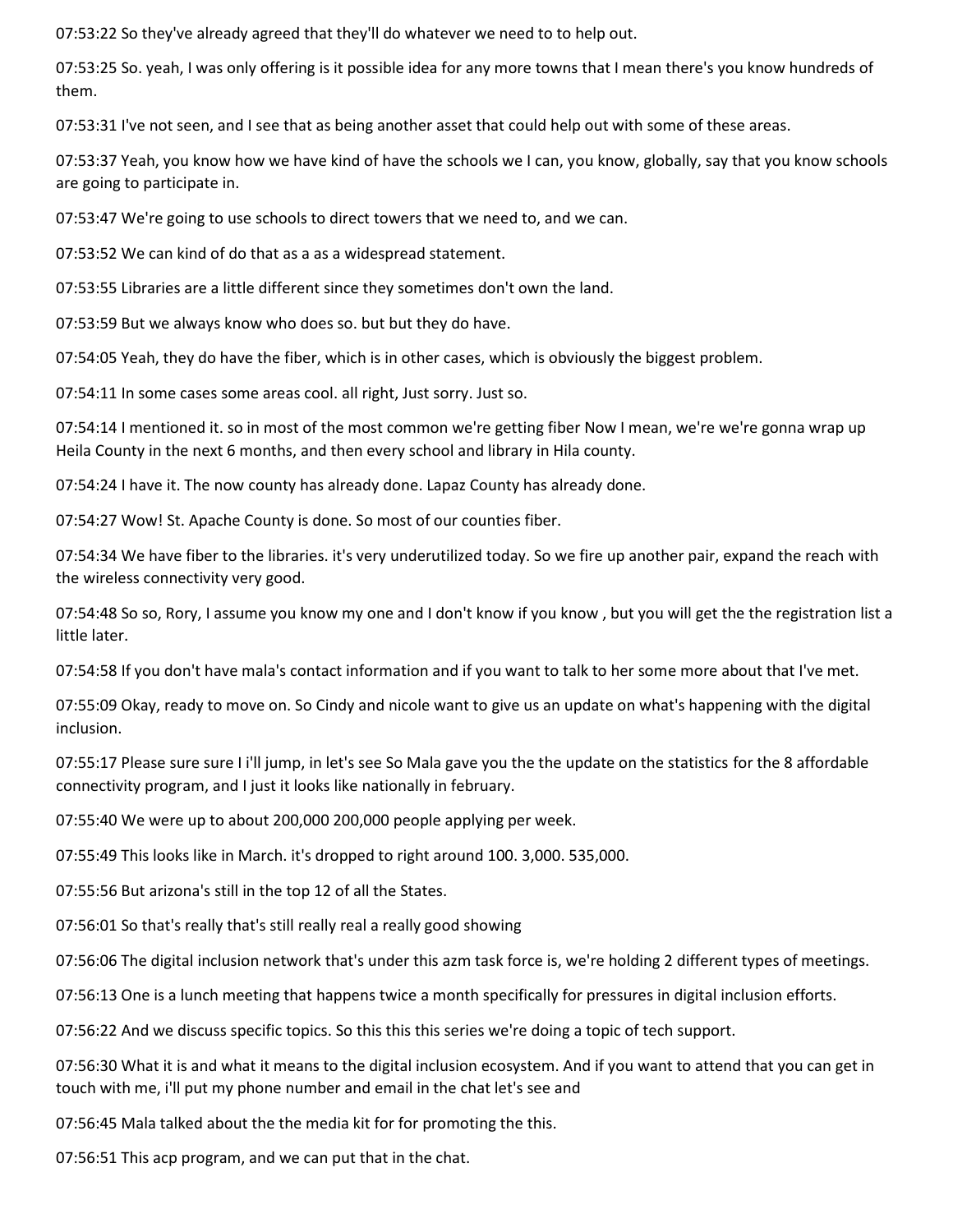07:56:57 Also and then we're starting a second meeting That's going to happen once a month on right now It's on Thursdays from 10 to 1130.

07:57:08 This is a general digital inclusion meeting open to discussion and just we're just starting.

07:57:17 Our first meeting is this Thursday from 10 to 1130.

07:57:20 And I think, Steve, are you gonna send out a link to that?

07:57:22 I will all real good. And, Nicole, do you have anything else to add to that?

07:57:33 I just wanted to mention the the the Free Digital Navigator service that we offer with library staff.

07:57:44 Statewide on our connect Arizona site.

07:57:49 Right now about 10% of our calls are supporting I individuals who want to sign up for the Acp.

07:57:54 Or organizations who are trying to get information about what the program is.

07:57:58 So we know that you know our outreach is successful there, and that this is a much needed discount service.

07:58:04 So there's a lot of a lot, of interest and you know we're our outreach document.

07:58:09 Our media kid is a living document. So continue to add and try to share share out there.

07:58:16 I also wanted to mention that in in may i'm sharing a workshop for our tribal libraries on digital inclusion hands-on techniques as well as some technical technical skills that's with the association of

07:58:30 tribal archives, libraries and museums I don't believe we have any tribal libraries here, but it's something that is going to be available for anybody in the country working in tribal libraries and

07:58:42 archives and museums and we're focusing specifically on you know how digital collision encompasses all of the missions of broader library services stay tuned for that one and then for our

07:58:56 Thursday meeting. we're really hoping to get you know a bunch of different people from different types of sectors and different interests to help us get together to think about what digital inclusion means in Arizona as we

07:59:10 all know there's not really a designated entity from leading the State digital equity plan that's required for the infrastructure bill. But we're hoping to get a jump start on really solidifying some of those

07:59:23 priorities that this group has, and others, and all of those communities that that we each individually serve.

07:59:30 So I have 2 questions. one is and I don't know if anybody has the answer to this.

07:59:36 So we're giving all these people and of course this relates to our continued discussion about digital equity, about do we have any sense of all these people that we signing up?

07:59:47 Are they actually getting connected or they're actually using technology or we've given them the technology, and they still don't know what to do with it.

07:59:56 Anybody, Cindy Nicole, anybody have any sense of any of that?

08:00:01 Well, I can only speak to the you know. the small percentage of people who are using our our service at Connect Arizona, but we do know that about a quarter of our callers are repeat calls so sometimes we're acp is

08:00:16 a part of that, and it's really that one-on-one support over time.

08:00:20 You find really helps with learning just having some be comfortable that people can talk to, that they can do on their own schedule and learn learn little bite-sized things so sometimes that does look like helping somebody with acp for 2

08:00:36 months. And then, okay, we finally got you. signed up and Now, we can get you started with an email or get you started on on, Facebook or whatever you're trying to do.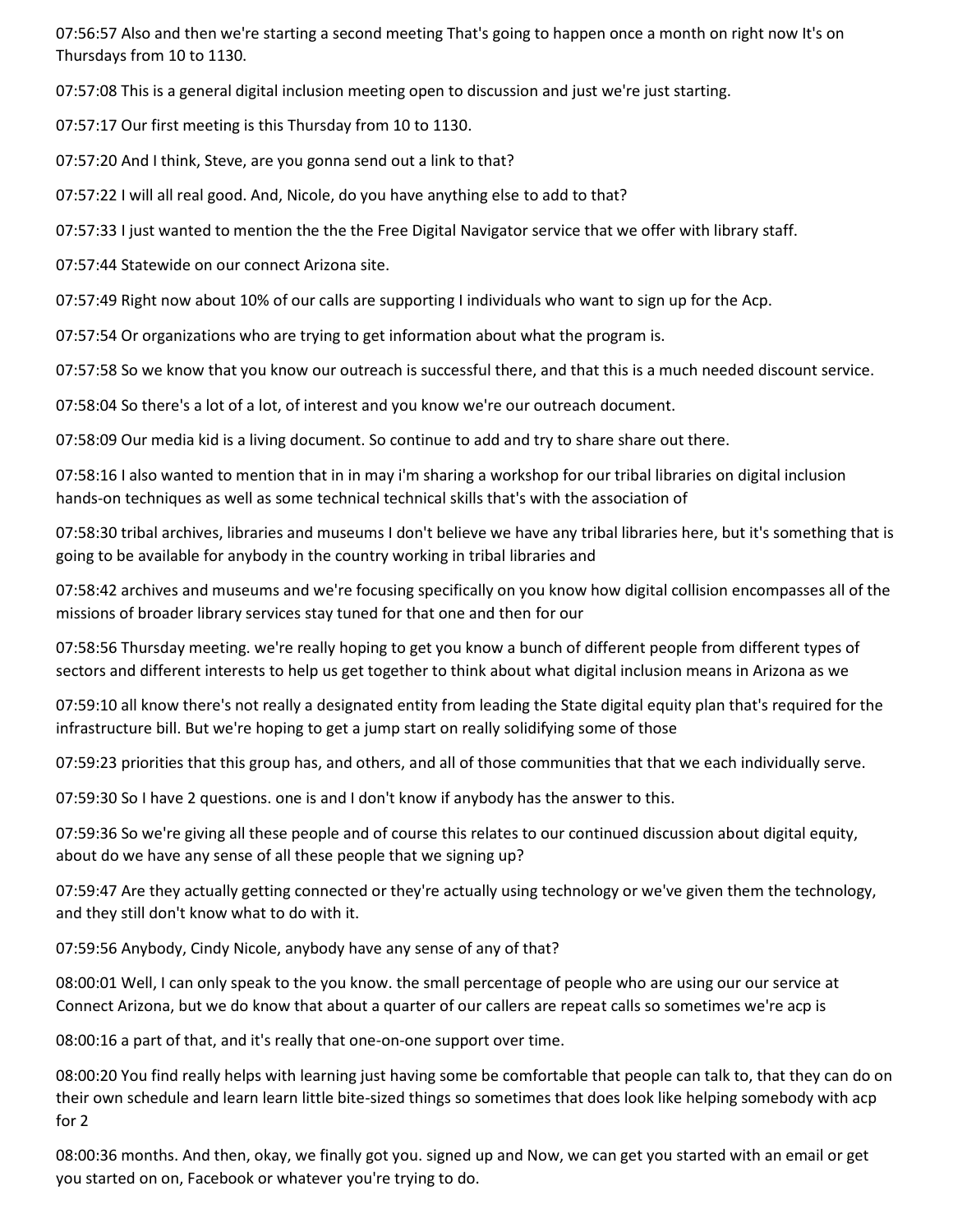08:00:46 But it would really just depend that's that's just kind of for our small a small group that we're seeing So, as far as we know, Ntia is not trying to get any of that kind of information you

08:00:57 know there's not really any national data on on use in the way that we'd want to, or on skills as you can mentioned.

08:01:08 It's pretty very different from this basic basic user and to coating clubs, and you know, for the young ones and and so forth.

08:01:18 So so the next thing is saw an email this weekend that Mtia has hired the first ever digital equity director.

08:01:27 You guys know anything about that? this is the person who's formally in running something at a cleveland and my right, Cindy.

08:01:41 Yes, yes, yeah. So she comes from the digital inclusion world pretty heavy, supported from from all the practitioners and books there.

08:01:50 So I'm assuming at some point to call with you and send you, You'll probably be in touch with her.

08:01:55 But we should talk about maybe getting her to meet with us, and and so forth.

08:02:02 So, Anyway, I just thought that was interesting. It looks kind of exciting that they have somebody in that position.

08:02:12 And Janet, I don't believe you're online So moving on.

08:02:18 Sophia, are you online to see you today? Are you there?

08:02:22 Yeah, I'm here. Okay, do you have anything that you want to say, before we move on to my one, and and Kelly, I don't.

08:02:31 I'll let my linen until I give updates Okay, my own.

08:02:35 Do you have anything else. if you want to add that we Haven't already heard.

08:02:39 No, no show Me did a good job. We just wanted to update everyone closing out the the year for a year.

08:02:46 8 submissions. it was it was pretty good our cat ones down a little bit, but that's because it's the rice to 0.

08:02:56 So everything gets cheaper, You know. 8 years ago a 100 Meg Internet connection would cost you \$2,500 a month Today a 100.

08:03:03 Meg Internet connection costs to \$600 a month.

08:03:07 So cheaper every year. we we still have some major problems in our tribal areas working on getting the cost down.

08:03:17 We have places that are paying a \$100 per Meg Internet, and we want to get that cost down below \$5 per Meg, although we still have lots of challenges out there, and I want to continue working on them cool.

08:03:32 Thank you, Maya. and then Kelly and Kelly is going to be doing a more detailed presentation.

08:03:42 Probably next week what's happening but kelly you want to just give us a quickie.

08:03:46 Yes, trying to do 2 things at once which never works out well.

08:03:49 So i'm gonna post a link here in the Chat and that goes to the office website.

08:03:57 So my name is Kelly. I work in the office of digital teaching and learning at the Department of Education.

08:04:02 Here in Arizona, and I get the pleasure of working with Sophia and Myelin.

08:04:08 And now, Shelby, who are you all know, are all great people, and this office is brand new.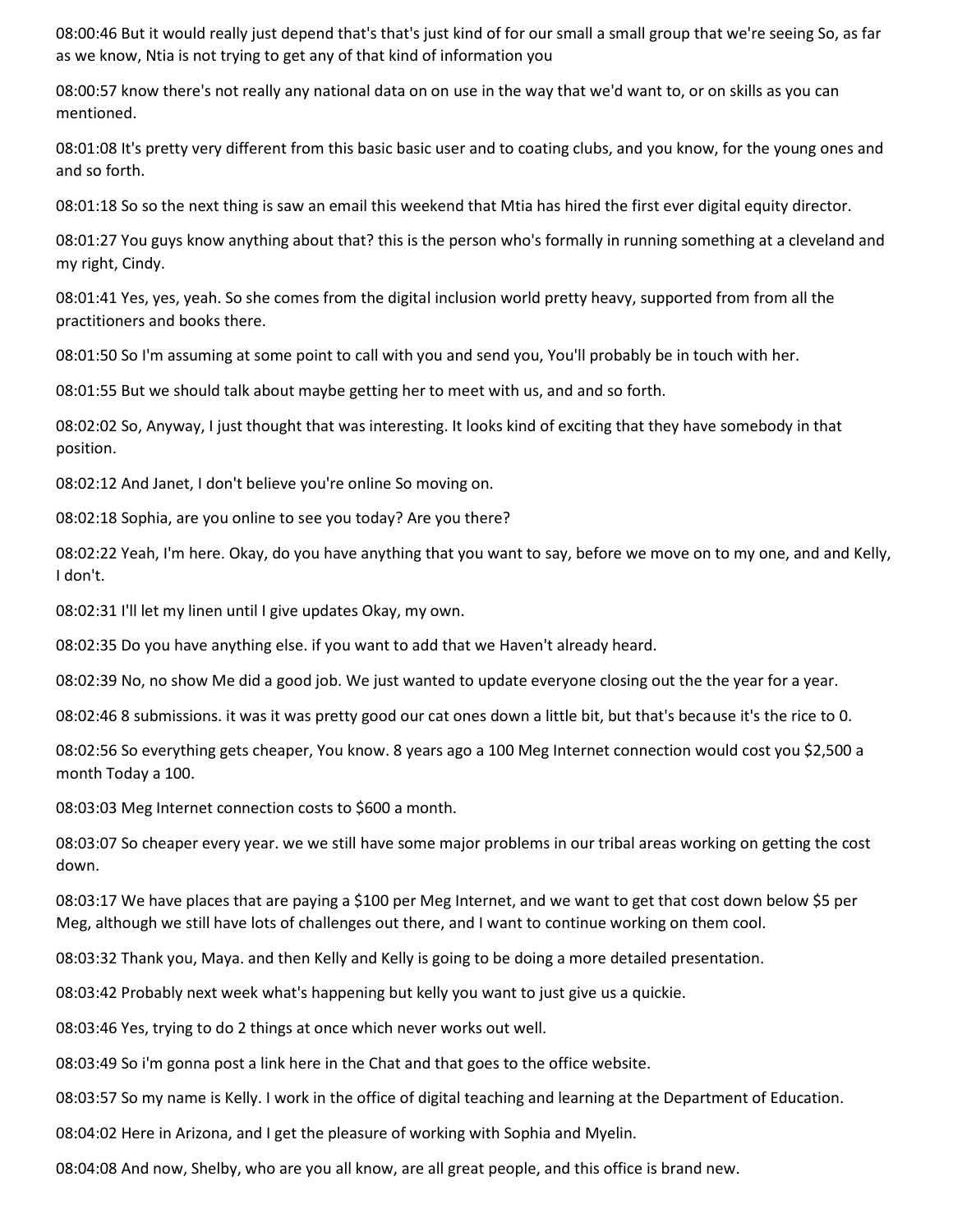08:04:12 And so Steve, is now the time you want me to do the the little spiel just to yeah no, let's hold.

08:04:20 Let's hold off on that for a little bit okay, we'll do our second dance later.

08:04:28 Okay, So my my main update right now is that we have released the full data analysis and our strategy.

08:04:35 This comes from the office, and the assessment that we did back in November and December.

08:04:39 So some of you may recall that this office is brand new, and it came from the tech task force.

08:04:45 That Superintendent Hoffman, appointed in the July of 2,020, upon the realization of how many students in the State of Arizona lacked access to digital learning and this task force recommendation after one

08:04:57 year of work there were many recommendations, one of which was developing this office, and our goal, initially in the office, was to establish a baseline of where schools across the State of Arizona stand when it comes to their

08:05:11 resources with digital teaching and learning. You know what is their their connectivity like?

08:05:16 What devices are they using? What do content and and lms's are they using so trying to really establish a baseline of understanding?

08:05:24 Where the school stand, with what they have and what they need.

08:05:30 In order to be successful in digital teaching and learning. This is not something that is going away.

08:05:34 The digital teaching and learning, and we really want to help increase everyone's access and resources in this area.

08:05:41 So we did this assessment and it was open for 30 days, and we tried to collect it from districts across the State, and we did do that.

08:05:50 And so now, what we're releasing is all of the analysis. So the data that we collected and it is all compiled. and it is now on our website, and also the strategy that we are using to move forward so as you know

08:06:04 things quickly change in digital in the digital space and this has our strategy as far as what we're doing now to help Arizona schools have more access to the resources.

08:06:16 And when I say resources on talking everything from devices to training and professional development, and even having discussions about funding.

08:06:27 So they were definitely clear areas where help is needed and that's where now we're looking at this as an office.

08:06:32 Okay, Here's the identified areas where help is needed and we're resources and funding, or needed and how, as we as an agency can help when we help narrow this divide and and pull resources, together, so I put that link in the

08:06:49 chat. you can check out the website. Everything is on there.

08:06:54 And that that first landing page I gave you if you just scroll down a bit.

08:06:56 There's a button where you can see the strategy and there's a button where you can see the full analysis.

08:07:01 And this is incredible information and there's a live dashboard. where you can scroll through and and pull the information for particular counties or particular topics which is really exciting.

08:07:13 We're excited that. it's live so a couple of things Kelly. So they do send out newsletters on occasion.

08:07:25 With links to things like these reports so if you haven't signed up for that. i'm urged you to to do so, and I will try to send out the information also, and then, as I mentioned next week Kelly is going

08:07:37 to do a more detailed overview of the findings of those reports.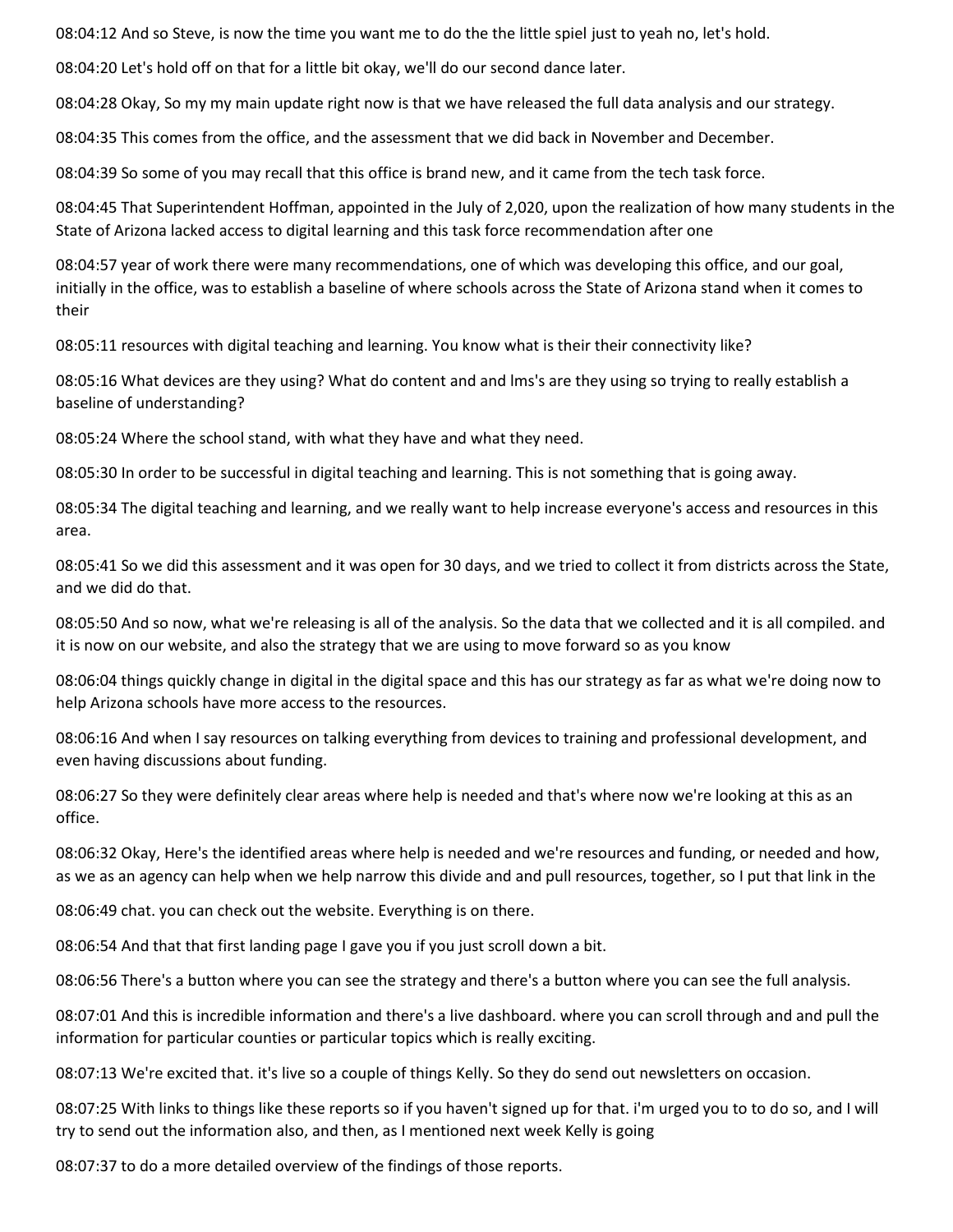08:07:44 Thanks, Steve, I did put 2 links in there the first is to the website where you can read all the information. you can read the full 30 page analysis.

08:07:53 Again. That dashboard does a nice job of summarizing it.

08:07:55 And then also I put the link in to sign up for the newsletter.

08:07:58 Thank you for that plug, Steve. That does go out monthly, and it includes updates on on all kinds of things.

08:08:04 But again, the goal here is to provide useful information for the schools.

08:08:08 We know how schools are struggling, and they have a lot to navigate.

08:08:14 So what is it that we, as an office, can do to do?

08:08:16 The leg work for the schools that they have access to things that are that are really going to help them.

08:08:22 And hopefully assist them as far as being able to spend their time where they need to, rather than doing all the leg work to find the cybersecurity or the funding or the details that they need.

08:08:32 We're hoping to be able to help reduce that time, and I think the important thing is that obviously they're still interested. and of course my one is is always hard at work and getting connectivity.

08:08:47 But they definitely go beyond that and actually helping teachers with teaching and learning. So it's really a much broader focus than just you know, just trying to get people connected in devices and that sort of thing.

08:09:01 It is definitely, and i'm not trying to take more time But I think last week we touched on what was happening in Paloma, so I don't know if if myelin monetary details on that we did go I was able to

08:09:13 tag along with Myelin to Paloma Elementary School district for their serm ceremony there, which was really fun to see both Myelin and West was there.

08:09:24 It was, you know, like I said, celebrity sightings for me.

08:09:27 So first time meeting West and Milan great and and we'll get to the final mile in just a minute.

08:09:35 Not any questions for Kelly Milan before we move on.

08:09:42 Okay, Leah, I don't believe you're online that I see you or not.

08:09:48 Okay, Derek, you were it. Are you still there? I am. I am, Steve.

08:09:53 Can you hear me? yeah hurried on, so but the I don't know how much of this Jeff has shared in previous weeks, because I've missed some, but just a quick update on the interstate

08:10:06 interstate fiber program, the you just tell people who you are, and then also what your role is in terms of that interstate project.

08:10:19 Yeah, So Derek masth i'm the executive Director of the Sun Corridor network.

08:10:23 That's a some quarter network is Arizona's Research and education network based at the universities under the border regents, and our role in the the the State-owned Interstate Fiber program is we're

08:10:42 a member of the governance team myself, and we will be operating fiber upon.

08:10:52 Construction completion on behalf of public uses in the State of Arizona.

08:10:59 So you'll have fiber in the in the build once complete, and

08:11:02 We'll be able to and and charged with using that fiber to support public uses with a focus on on the education and library.

08:11:14 So we're kind of right in the middle of it the whole program, as it's developed, and as it as it continues to move forward.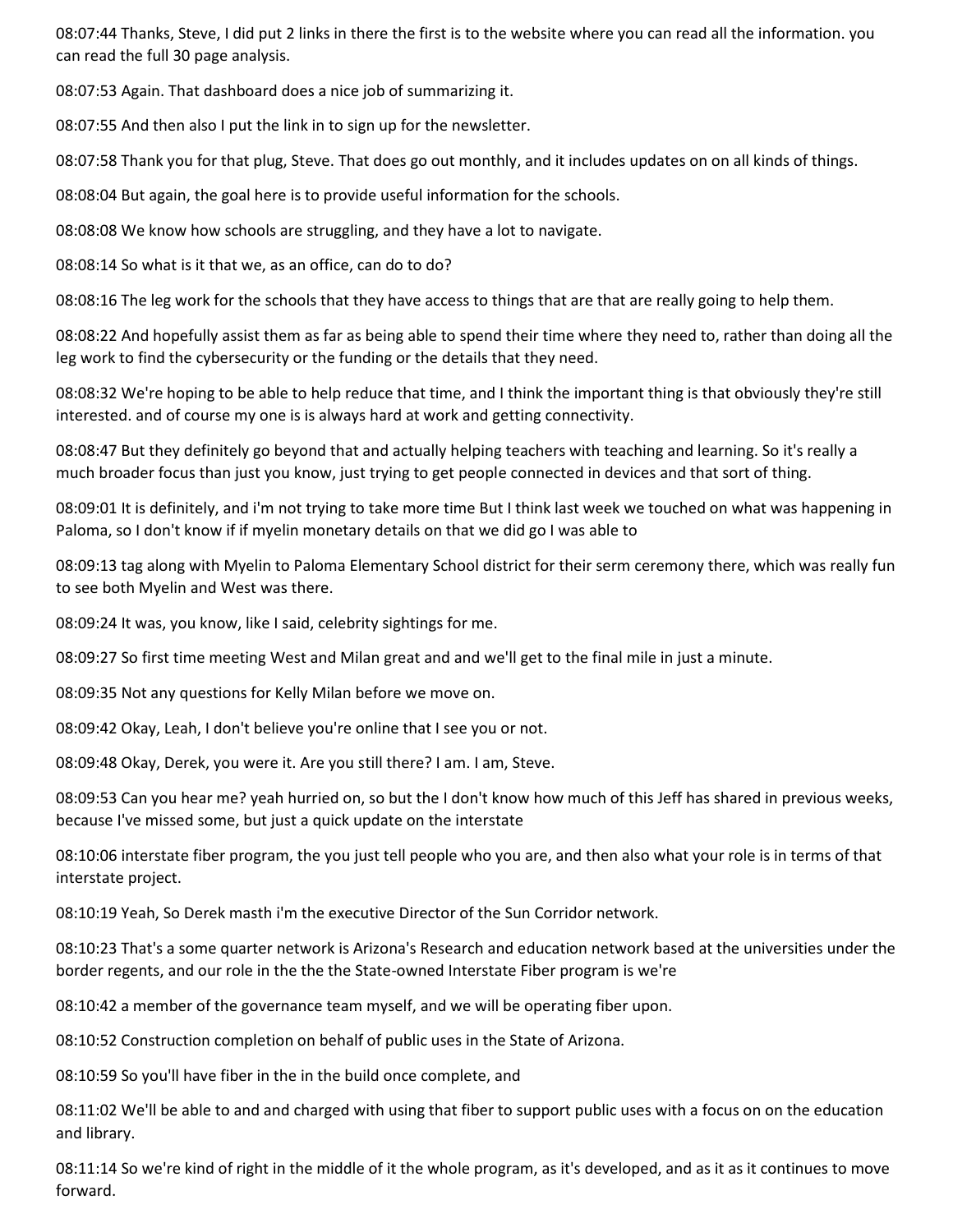08:11:22 So the I 17 and I 19 projects are on track, so that bi 17 is building fiber conduit.

08:11:32 So there's fiber, for for transportation and for other public uses going in during the build, and we're adding conduit to the build, and then ultimately enabling commercial carriers to put their own

08:11:44 fiber alongside the state's fiber in A. in a shared ecosystem, and so the 17 and 19 projects are on track.

08:11:55 The way i'll just say now I don't I wouldn't be surprised if the I 19 begins to slip it's it's it slip from the this december delivery date and the

08:12:08 planning process for extending this fiber and and network into communities.

08:12:13 Continues the the State will be issuing an Rfp.

08:12:21 For operations and maintenance of the ecosystem itself, along with commercialization.

08:12:28 So the mentioned that there will be conduit available for providers to put fiber in, and and the State will be, Excuse me higher affirm to assist in the maintenance, operations and commercialization efforts Jeff may have mentioned this

08:12:47 but an Rfp is being drafted we're hopeful that that'll be on the streets in the in the coming months.

08:12:55 60 days or so, and and ultimately a partner firm will be awarded possibility that that firm has design, build capabilities.

08:13:09 And so the I 40 planning because the Governor, a few weeks ago committed to the same kind of network along the 40 from Flagstaff to California.

08:13:19 Yeah dumb. The I 40 planning will begin in earnest when that partner is chosen, and and and on board, or at least under under an intent to award.

08:13:33 So that's the big update I think edgy rome continues to develop.

08:13:40 We've been working with our university partners to improve the granularity of their maps.

08:13:47 Basically the the edge of room map suggests the u of a exists in one place, and that's Tucson.

08:13:52 And we know that's not true it's it's not true of asu or nu either.

08:13:55 As we roll, energy roam out, granularity becomes a value, and we're about to launch our first pilot school district in finale coming, and we are continuing other community other work with communities in developing networks, particularly

08:14:14 in Maryvale Page, in the city of Phoenix I think that's I think that's it, today, Steve, unless there's questions.

08:14:23 Oh, dear, can you just explain, Ed. your room again. I know you have many times?

08:14:28 But certainly it's a it's a secure wireless ssid that any wireless operator wi-fi and say wireless wi-fi specifically ssid that a

08:14:38 wireless operator can can advertise on there on their wireless infrastructure that allows educational affiliates that have registered to use their their username and password from their home institution

08:14:53 to authenticate and get access to secure Wi-fi

08:14:58 It also enables schools in particular to register such that their users can use edge room wherever it happens to exist.

08:15:09 So Arizona is the third state in the country to to be embarking on.

08:15:15 Thanks, Paul. I assume that that video is about edge room.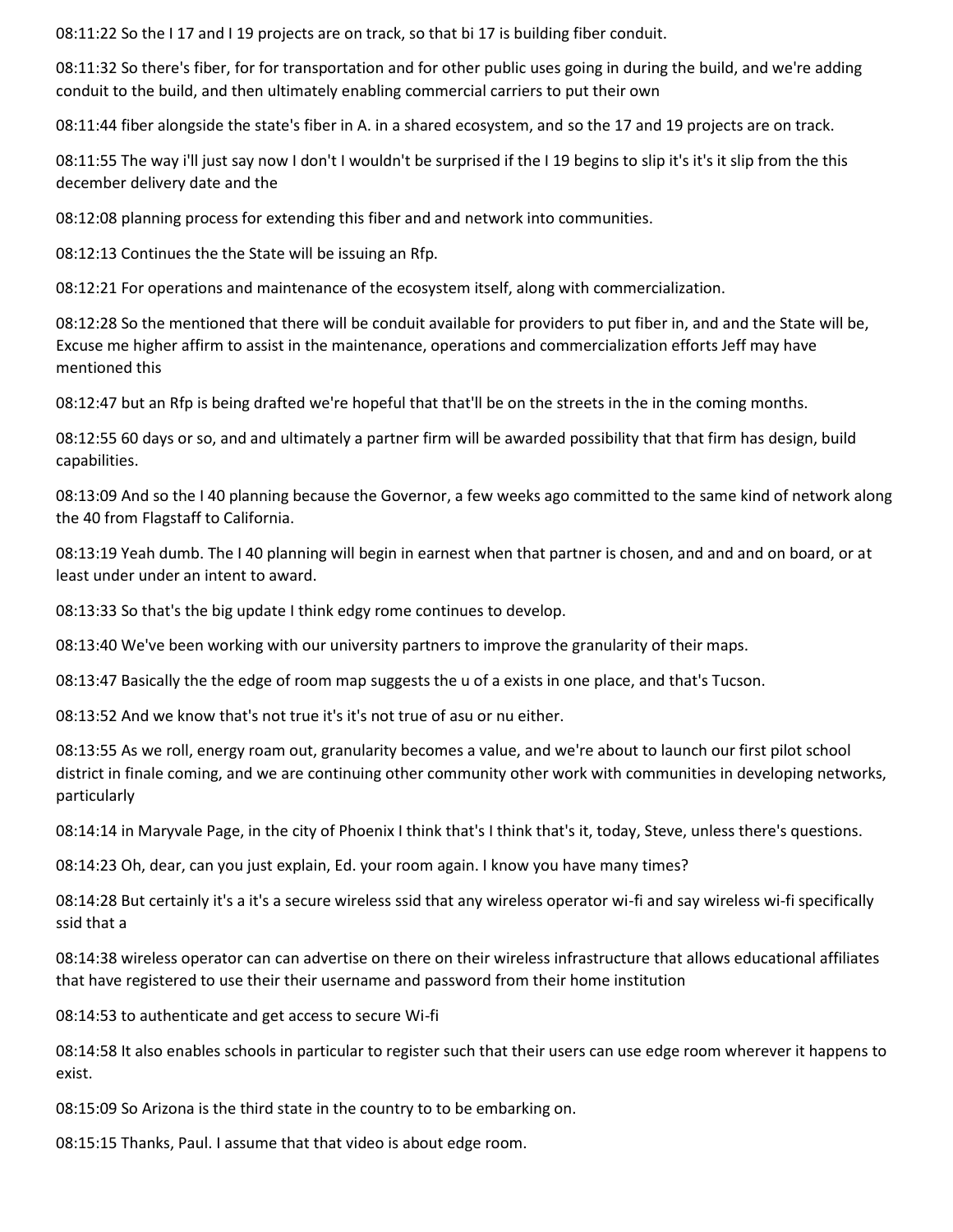08:15:19 Third state in the country, to embark on expanding edge of Rome beyond higher Ed, and indicate 12 in library ecosystems.

08:15:28 So we of the tip of the spear nationally on this one higher.

08:15:32 Ed's been doing at Jerome for gosh probably almost 15 years, and so bring in it beyond higher.

08:15:38 Ed is pretty exciting. Great thanks, Derek, and I hope you feel better.

08:15:43 Thanks, thanks, Steve. I think my voice sounds worse than I feel.

08:15:47 Just say, Well, that's good yeah yeah okay so do we have any updates.

08:15:53 I don't think the West is online but rory my own anything to report about the rural schools and the final mile project.

08:16:05 My Myel, is that the go ahead? you? you give the update money.

08:16:09 Yeah, we had the celebration with Superintendent Hoffman and Superintendent Turner out at the Diploma School district to officially announce the completion of the first final mile project try

08:16:22 and communications did the project drive Wireless, triad, wireless.

08:16:30 We had a very good turnout Superintendent Hoffman made a few statements.

08:16:36 West made a few statements. I did. It was it was very.

08:16:41 It was a very good afternoon. We had students online on the cameras,

08:16:46 From their homes. we got to talk to them. It was it was very well done.

08:16:52 So Kristin Turner, the superintendent out there, did a good job putting it together, and less than a very good job, you know, coordinating, you know, getting this project up and going to begin with We have 4.

08:17:03 More of those that are in process right now. that have I am is working on. We'll be doing the same thing as those projects complete. Right now.

08:17:14 I have. I had 5 rfps now. I have 4 rfps that are in the bid.

08:17:21 Evaluation phase they've gone through the initial review.

08:17:25 They've gone through best and final I had 5 one district backed out. which kind of surprises me, and i'm not sure how you can back out when you have no financial risk, and no physical risk.

08:17:42 And no, I mean it's all positive for the school districts but this is the the third one that has done that.

08:17:46 But we have 4 out there now in the bid evaluation process, and I expect I've asked all of them to finish their local bid.

08:17:54 Evaluations, and present to me by the end of this week, so that I can take it to the final mile board and get them to ratify the decisions that the districts have made, so that we can make awards for the

08:18:06 next 4, and that should utilize all \$1.5,000,000 that we have available right now, which means i'll be going looking for more funds to find more of these projects, especially saying that it's it is beneficial it's

08:18:20 very successful. The concept works and it works very Well, so that's that's a status the final mile project, Rory.

08:18:32 You want to add anything. we yeah I think we've got all of the people, all the kids hooked up in rim Rock now, too.

08:18:42 So I'll getting an update on that little later. this morning, and then the other ones are just waiting for parts.

08:18:49 Unfortunately, some of the tower parts are order to get. We actually are having a technician drive to for flight in Illinois.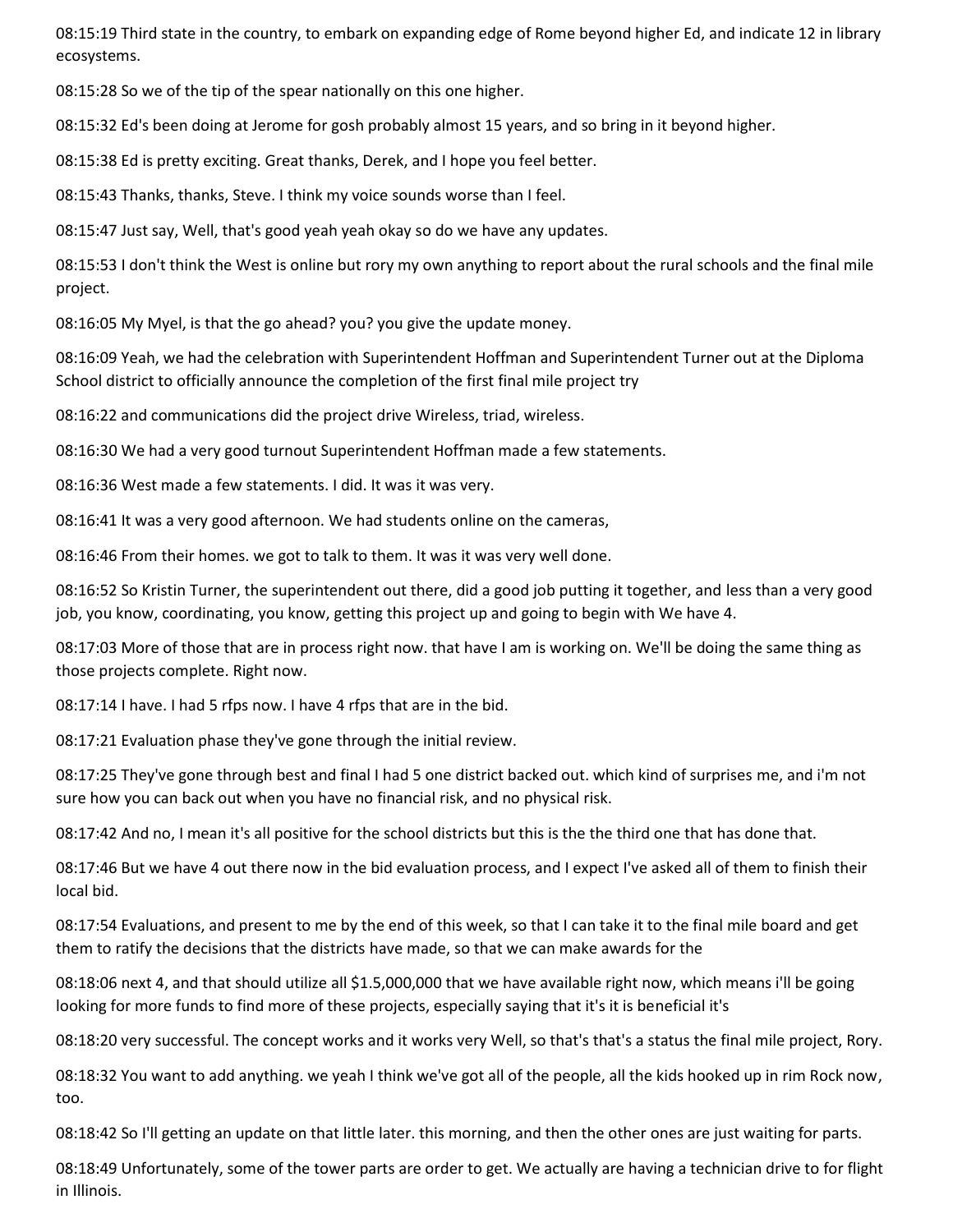08:18:56 Drive 2 of the towers back here to but yeah we're getting fairly close to finishing up all of those Okay, we. I'll add this: I went out to you know, Milan.

08:19:09 And I were talking about this I went out to St. john's last week, and saw the entire town that was limited to 6 megabits per second to every house which is, I I didn't even know that existed and we we

08:19:20 came back and designed a rapid deployment system to cover that town.

08:19:26 Assuming There's fiber in there just to solve the solve problems like this, and we think we can do it in 2 to 3 weeks.

08:19:33 Assuming we have fiber back home I don't know how many more towns are out there like that.

08:19:37 But that's just you know. I just flat outstand that that there have that kind of limitation that's a problem.

08:19:44 I think that we need to, as a group need to just look at a lot harder.

08:19:49 Mila is doing a great job. getting to solve but they've got to be several of these towns out there way beyond the speed of what we're you know we're able to do, and try it is more than willing to come into

08:19:57 this and be even donate some of the infrastructure donate what we need to do to get some of these talents taken care of fast.

08:20:06 So you know, Rory, I've been saying for 20 years. Now people need to get out of Phoenix and go out and see what we have to deal with in rural Arizona, because that problem is everywhere That's

08:20:17 the whole reason we started the broadband project to take fiber to the schools, and that's the reason that we're doing the final mile project to help the the homes in the communities.

08:20:28 Now, because everything I mean everyone believes that you know life. is rosy like it is in the metro areas, and you get outside the metro areas, and you're dead in the water.

08:20:38 So I yeah, I I did I I didn't know until I saw this. I truly didn't know about it was we actually developed a system.

08:20:48 We think we can deploy across all of St. john's now, within 2 weeks, and at least get 25 meg to every house with the the ability of bringing it down.

08:20:58 The road is, as you know, other funding becomes available. But honestly, we donate that system tomorrow just to click just to fix this one problem.

08:21:03 That's just pathetic so this is joy whiting.

08:21:07 This is Joy whiting I live in St. John's it's the county seat of Apache County.

08:21:10 God bless both of you. I cannot believe I cannot believe my ears right now.

08:21:15 I'm almost in tears. Listen, you guys get me that get me that county fairgrounds thing.

08:21:22 Let me throw a small tower up there and i'll we'll have this up.

08:21:27 Run into 3 weeks. I will call you as soon as this meeting is over 5 years. an issue fibers an issue. My!

08:21:34 Let's try to find some some worker out for us at the moment, so i'll call myelin right after this meeting.

08:21:42 Enjoy. And, Rory, this is karen zichler there's a project pending right now that I think, will bring in a fiber to what you where you need it, Rory.

08:21:51 So I can talk to you as well afterwards, or joy and I can on what the proposal is, because I think that's going to help you a lot.

08:21:59 Well, , they tired jumping in there.

08:22:02 Sorry. So I have a conference call with Superintendent Kyle and their it person.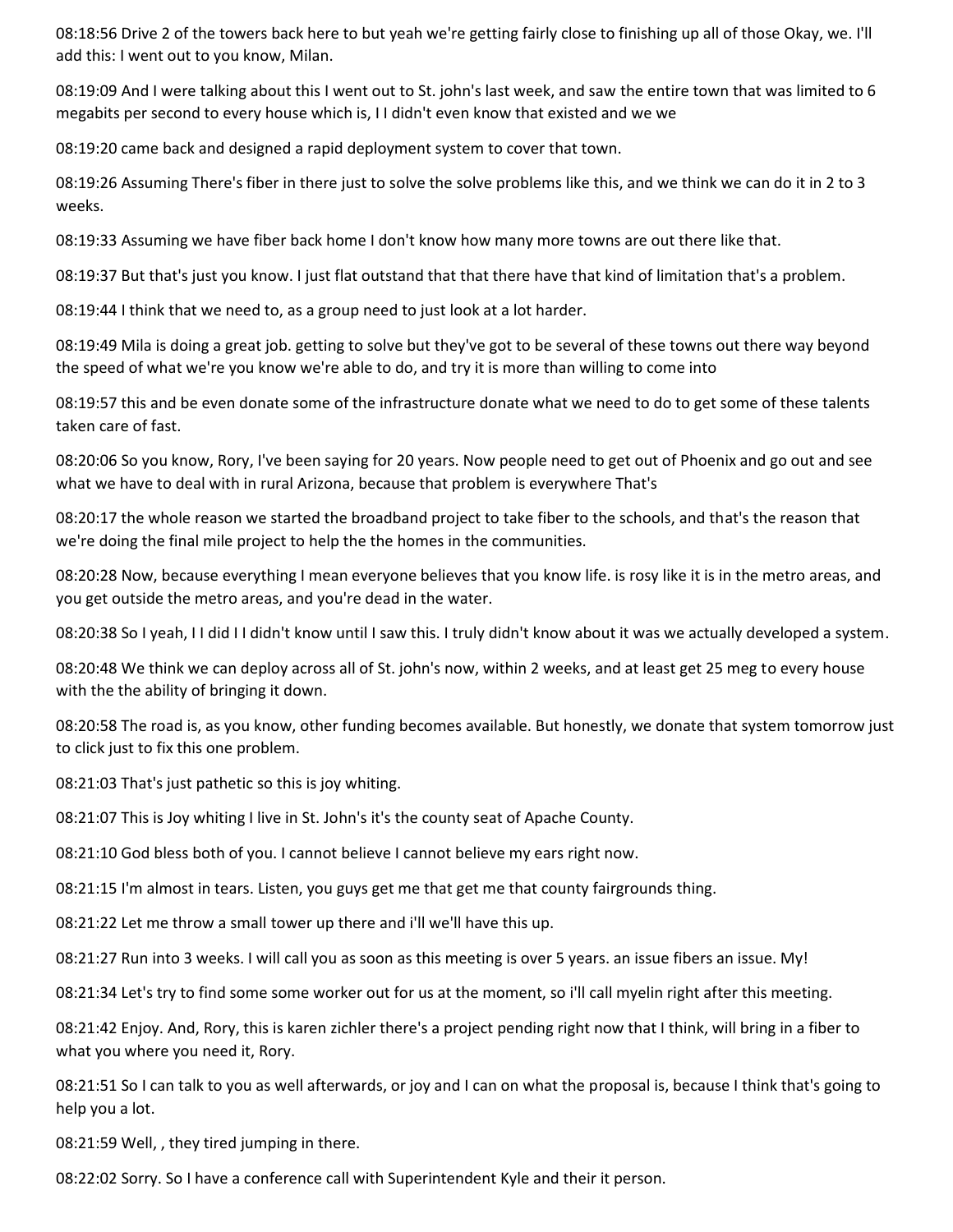08:22:13 Later this afternoon, so we can get running quickly and Then we're already placing the orders for the equipment.

08:22:20 So you know we don't we don't sit around wait for this stuff, anyway.

08:22:24 If you if you need something from the county and let me know.

08:22:27 Yeah, Kyle Kyle's offered help us out but that's great. thank you.

08:22:30 I mean we're this this is whenever you need the solvable problem.

08:22:35 It's just sad that we're not solving it as fast as we need to.

08:22:41 I enjoyed email from from someone who was working on with the company that has 3 different sites.

08:22:49 And he's basically saying there is no decent connectivity available, and I can't tell you offhand where that was.

08:22:55 I'll have to go back and take a look at that But we'll talk to you about that also.

08:23:04 Okay, anything else , Okay, So now, it's your turn and when I say you, anybody who's on this call, but particularly anybody who we don't hear from regularly.

08:23:18 But as I mentioned at the beginning, and hopefully, that, you saw my email earlier, that we've been trying to do some change up of our format a little bit, we have so many great people, including a lot of new people who have been participating

08:23:34 in the task force, and we don't really know who they are and what they do.

08:23:38 So this is your opportunity. I can choose. you or you can volunteer to do a two-minute elevator speech.

08:23:47 Again. We're not looking for our presentations we're not looking for Powerpoint or anything like that.

08:23:54 Just a quick couple of minutes about who you are why you're involved with the task force.

08:23:59 And what you can bring, or what you need in participating with the task force.

08:24:06 So with that i'm gonna just open it up anybody want to volunteer don't make me pick on you, Steve.

08:24:14 Yes, this is Michelle Simon. Yeah, go ahead shelter because I have a meeting at 8 30.

08:24:20 So. Good morning, everybody. sorry you can't see my face because I am on a telephone.

08:24:27 My name is Michelle Simon I'm. the Deputy Director of Support Services for the Pima County Public Library, as well as the co-chair for P.

08:24:34 M. County strategic planning task force for digital access, equity, and adoption, and our efforts.

08:24:44 The light as the library. We are central to the provision of not only Internet, but other forms of technology to our community.

08:24:57 And that includes very rural areas like Ahho and Arrivaca.

08:25:02 We are now have a library in Vail, and so many of the efforts that you all discuss during the meetings E.

08:25:10 Rates, and putting forth middle mile and final mile projects.

08:25:16 The library is intricately evolved with that here in Pima County.

08:25:21 I participate in the task force meetings basically to gather additional information, hoping that what we're doing here in Pima County definitely ties into what the State as is doing as a whole.

08:25:35 So we're all kind of moving in the same direction.

08:25:39 So thank you for giving me the time to you know myself.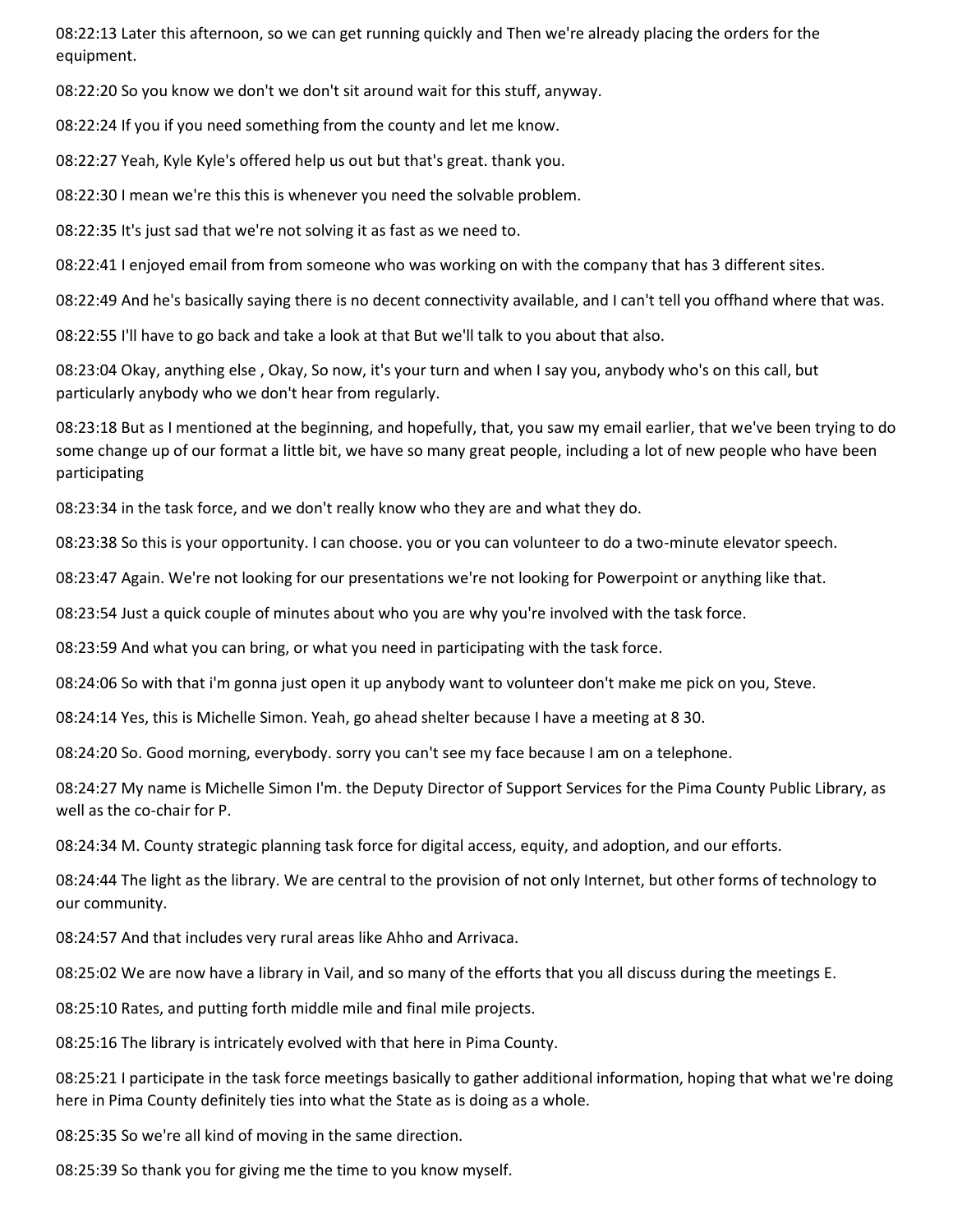08:25:41 So Michelle it's really interesting and of course cindy's on this call, and and chairs the subcommittee on digital inclusion.

08:25:49 But as far as I know that you are the only county in the State that's actually working on a digital inclusion plan as a part of an overall strategy year.

08:26:04 Well, if that's the case i'm really sad to hear that because it is something that needs to be done.

08:26:11 So. Pcpl: we are members of ndia. national Digital Inclusion alliance as well as so looking at some of the tools that they have put forth about, you know, is your State ready

08:26:29 To, you know. Are they providing digital equity having a plan is one of the primary goals of of that effort.

08:26:38 And so that's. how we have started you have to have a plan, because we don't want to do things 2 people.

08:26:46 We want to do them with people and you have to have lots of people from the community, and all the way around.

08:26:50 That's why I wholly appreciate the efforts say, and you put forth as one of the co-chairs for the subcommittee for digital inclusion, because she has that vision as well, and it helps to move.

08:27:04 Our process forward. Thank you, Michelle. So who else wants to share a little bit today?

08:27:15 Hey, Steve, this is Robert Alvo. Yeah, a 30 meeting as well.

08:27:18 So standing at 30 meeting. But but thank you my name is Robert Alvarado, i'm the vice president of our it.

08:27:27 Strategic planning and research evaluation here at Chicago's part of town. stuff.

08:27:32 So those that don't know our organization we provide social services throughout 5 States, California, Nevada, Arizona, New Mexico.

08:27:41 In Texas. we have 5 pillars that we provide service, health and human services.

08:27:45 Housing, education, economic development, and advocacy. We have a about 51 lines of business, different lines of business, and how they even breaks down further into that.

08:27:56 The But what we've been doing as far as digital inclusion and equity is is we have 2 programs.

08:28:01 We have a help. Our kids connect program. And so we provide technology to the community.

08:28:07 So we have different vents around the State of Arizona, and then we are now looking at revamping that, and and we are actually going to push out these projects out.

08:28:20 Do our other 5 States. Our second program is our older adult curriculum and training, where we give the older adults a tablet, and they go to a eight-week course, where we we teach financial literacy security how to do

08:28:36 social media shopping. All of that good stuff health care to help them connect to their families and just to the community itself.

08:28:45 So we've seen a lot of good things happen from these programs collect lots of data. i'll upload our our one pagers here.

08:28:52 So so you could see that. But we partner, with a lot of lot of you on on this meeting, so we really appreciate everybody's support and help and partnerships.

08:29:02 So that's that's about it Robert can you talk a little bit about your footprint here in Arizona.

08:29:10 Yeah. So So here in Arizona, we're out throughout the entire state of Arizona all the way from northern Arizona, we have programs all the way to southern Arizona to

08:29:19 the border, and then over in the west region, Yuma Somerton area.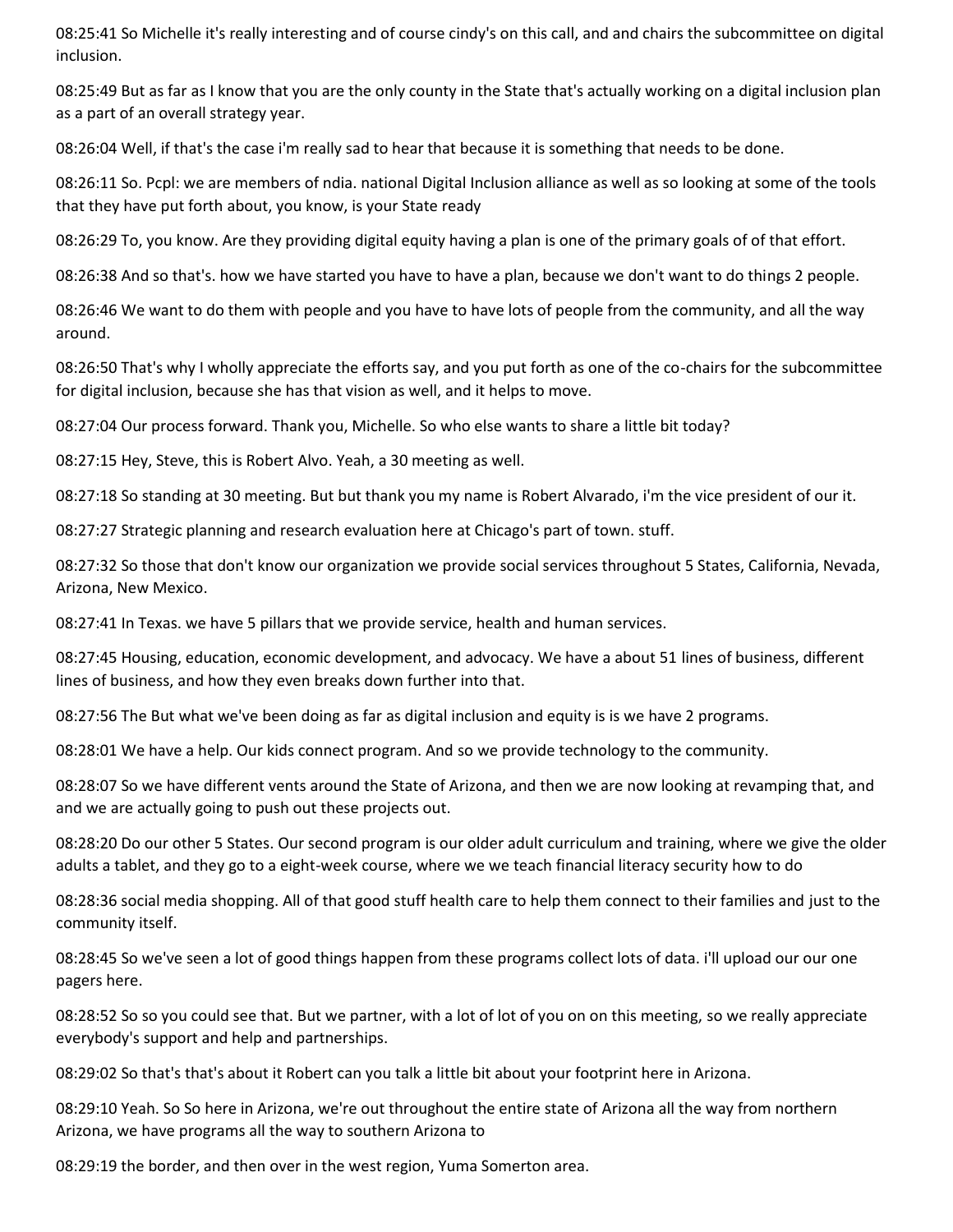08:29:25 And so this is mainly where Cplc first started operations, and we just served Arizona for the longest time, because the community we focus on.

08:29:36 And and you know we started in 1,969.

08:29:39 But just recently, you know, we've been getting request to go out and and perform services in other States and partner with other groups.

08:29:48 And so we started doing that. so it's kind of taken off over the last few years.

08:29:55 So great. Thank you, Robert. Okay, Who else who else wants to share this morning?

08:30:03 Come on. don't be shy i'll go steve Okay, I'm not shy.

08:30:13 Yeah. So My name is Elena Lowry, and I am the Arizona director for a national nonprofit called Common Sense Media, which is actually based in San Francisco.

08:30:23 We have an office here in Arizona and some other regional offices as well in a nutshell. Since this is supposed to be my elevator speech, we really focus on helping kids helping educators and parents we like to

08:30:36 say thrive in a world of media and technology so that's that's the big 30,000 foot.

08:30:43 View. So what does that mean? We provide resources, you know, for families.

08:30:49 We provide content on media and technology for both schools parents. We provided advice and guidance.

08:30:57 We provide recommendations for good ethical content, which obviously we all need right now as well as best practices.

08:31:05 We explore issues like the digital divide news, literacy, digital citizenship.

08:31:12 And we advocate both on a State and a Federal level for kids digital wellbeing.

08:31:17 So we address educational and digital inequities. We champion for kids well-being in the digital age.

08:31:23 And I think, for this group it's important to talk about our technology policy agenda, you know, nationally, which obviously then translates to the State level.

08:31:39 But we want to promote tech equity, which is you know, closing the digital divide, which is kind of what we've all been working on and ensuring digital inclusion as well as holding you know, platform media platforms.

08:31:52 Accountable. You know we need to protect our kids we need to protect our democracy.

08:31:56 So I think we've all seen Why, Why, it's important to do that, and then to protect privacy, and not just for not just for families and consumers, but for kids.

08:32:06 So those are. Those are like our tech policy overview agenda.

08:32:13 And Drew is also on the on the call, and Drew is my colleague.

08:32:18 He is in Washington, Dc. I don't know drew If you want to pop on and say anything about the our primer. and you know the the work that we're doing on on the digital side on the broadband side because you have some

08:32:33 documents. I think you can put in the in the chat that I think you'll find very, very useful on government funding, and how that money can be used.

08:32:41 So Drew take it away. it's okay steve I'm calling on Drew. i'm drew I'm in Dc.

08:32:51 But I join every week. I help Elena and common sense just monitor the Federal situation for broadband funding, and then I work with various states, including Arizona, to help them maximize.

08:33:05 This reset swell of Federal funding.

08:33:11 You all heard from me last week, probably most of you and will again in the future.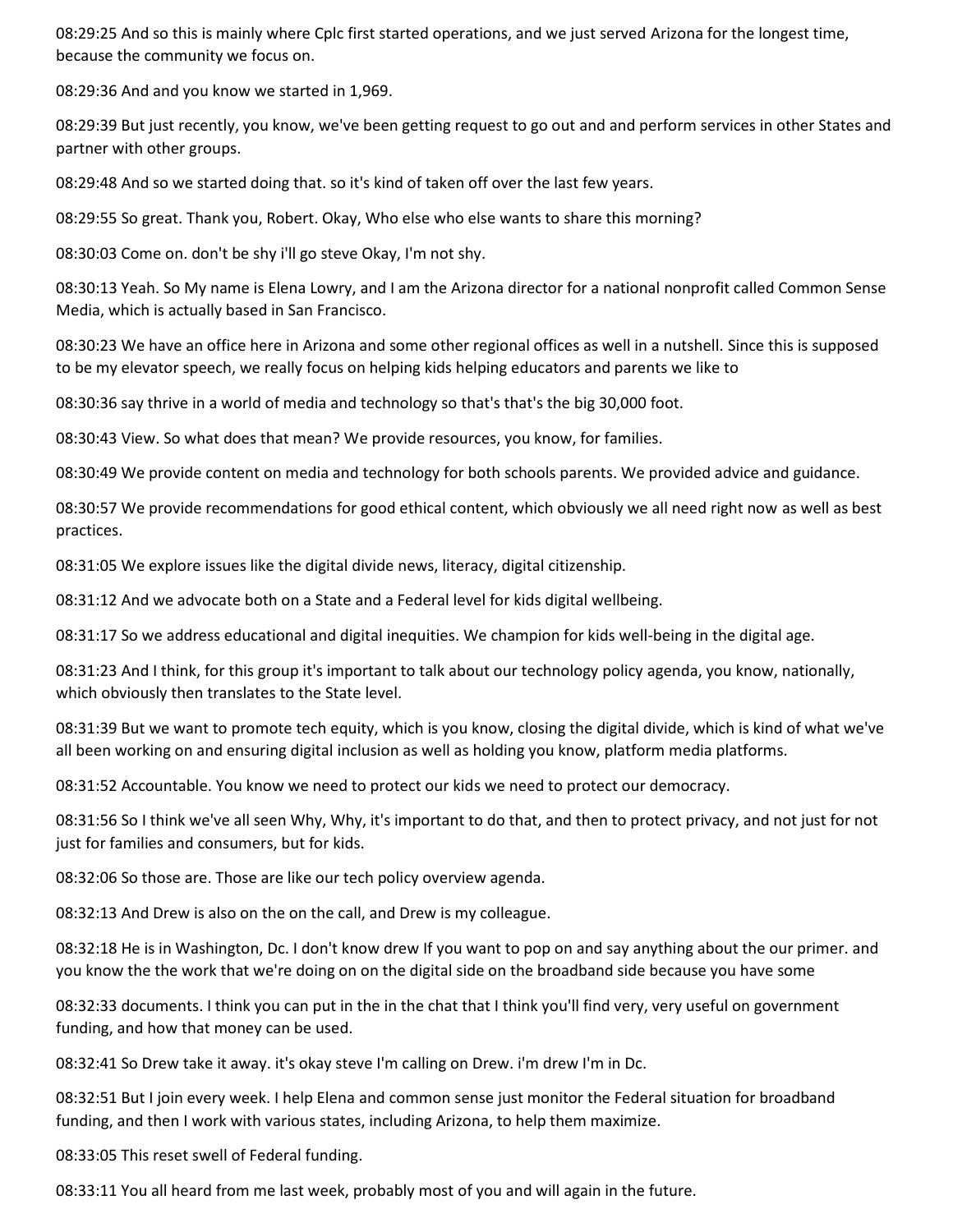08:33:16 We'll have some more reese i'll post a few resources in the chat in just a second.

08:33:21 But we'll have some more things to share in the coming weeks as we finalize some of our affordable connectivity program outreach.

08:33:28 I think We're gonna be doing some advertising campaigns in Arizona and California, and then some emergency connectivity fund.

08:33:36 That's the school device and connectivity. program. some we're gonna have some resources around that, too.

08:33:43 So i'll post some stuff in the chat but great thank you.

08:33:48 Yep, sir, So Shannon, can I pick on you?

08:33:52 Are you still online. Tell us a little bit about what's happening with Microsoft these days.

08:33:58 Yeah, certainly, Steve, are you talking specifically around our skilling initiatives. Well, that'd be good That's probably a good place to to start absolutely absolutely.

08:34:08 And I love all the information i'm hearing today so I am Shannon Smith.

08:34:12 I'm. the account executive that covers higher education across the State of Arizona as well as New Mexico and Nevada.

08:34:18 So it's good to meet everyone today. so we have a couple of different skilling programs that are in place right now.

08:34:25 We've got one for students and it runs from kay from kindergarten all the way up through the hiad world.

08:34:36 And then we have a separate scaling program for adults.

08:34:40 And then, addition to that, we can also learn professional development for faculty.

08:34:44 So you know I was listening in in fact kelly I heard what you had to say, and i'll probably be reaching out separately, because I think it'd be great for us to connect and find out where we could potentially help

08:34:57 fill in some gaps. but then, just on a broader level you know more than happy to help bring in some resources, or at least provide some links to some resources that folks can leverage.

08:35:07 In the meantime we've been working too with steve to schedule some time, and and bring him up to speed more on sort of the all-encompassing skilling program.

08:35:16 So that's. The skilling side of the house steve I really can't address anything from the broadband side, since that's our air band team.

08:35:24 So my apologies. but I don't really have anything I can add there, yeah, not a problem.

08:35:28 We unfortunately lost Richmond, who that that was her kind of her baby.

08:35:35 We're disappointed that she's no longer able to participate in Okay? any questions for for Shannon going once, going twice.

08:35:52 Okay, Anybody else who wants to? Who else wants to tell us what They're doing?

08:35:56 Michael i'm at Mike edmund's I know you're not shy.

08:36:00 Do you want to tell us what you're up to these days That was just about to raise my hand.

08:36:04 You're reading my mind again, hey? i'm good at that all right.

08:36:08 Let me go to my 3 by 5 flash cards.

08:36:11 Here. My name is Mike Mike Edmonds, a short version of my professional career.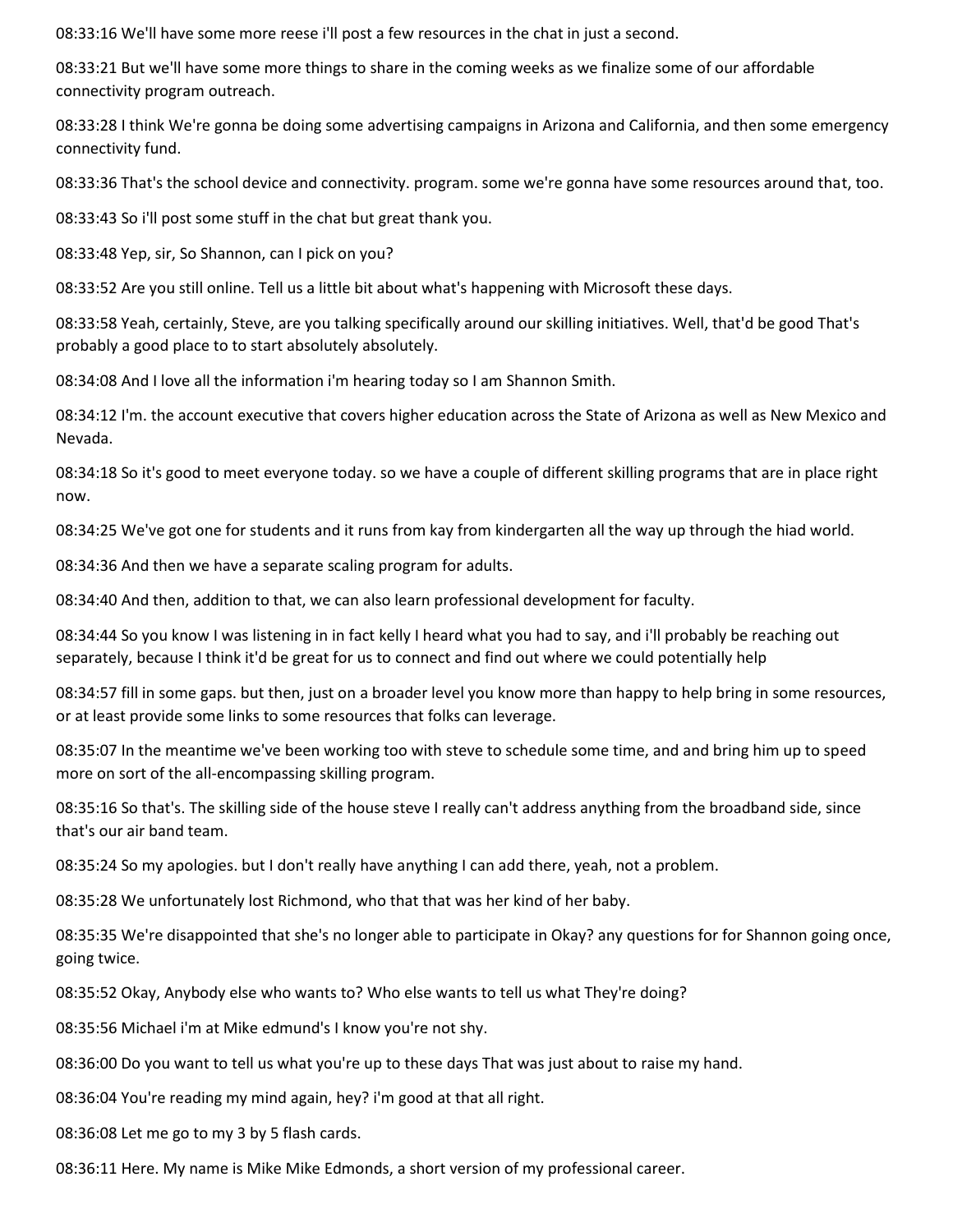08:36:20 Broadcasting in front of the microphone. A camera most of the time held the flashlight for the chief engineer.

08:36:23 Radio television Internet currently I'm: a resident of Tucson house public housing authority, and I also participate in in thrive in the old 5, which is an economic development program for the a portions of the 8 5 705

08:36:39 zip code, and that here is in the city of Tucson and in what we call ward 3, because i'm realizing that we're having a lot of people on the call from across the nation also i'm in the

08:36:52 Vice Chair of the Commission on Equitable Housing and Development for the City of Tucson.

08:36:56 The most recently I've been in I've been a member. now of the Citizens Advisory committee for the regional transportation authority for the Pima Association of governments beyond that there might be more stuff coming I don't

08:37:13 know I just they invite me to meetings and I go and then I get titles that that's all I know for follow-up.

08:37:19 I'd like to reference cindy Hogan Hi Cindy, who helps out here a lot at Tuesday House and elsewhere.

08:37:28 Also Allison, Miller and Rachel Hutchinson, from the city of Tucson, who are involved in digital literacy and technology issues for Tucson House and thrive area as well as Arizona State University school

08:37:42 of social work, the ultra program, ochre and compass affordable housing.

08:37:50 Which I think they also run some properties in Tucson, and and when it comes to tech support, I wanted to mention Cindy, because for the most part for 400 plus people in this building when it comes to tech support

08:38:04 it's me, and we we have a various diverse group of demographics here.

08:38:15 A lot of them let's say are elderly and disabled who don't know where the power button is who need help getting faxes and phone calls done giving lamp getting a landl lifelines.

08:38:33 I've i've repeated all kinds of hardware and and adjusted all kinds of software.

08:38:39 And so with I said all that to to try to get as much help as possible from anywhere, and anyone as possible about anything.

08:38:49 I'm still trying to get most of my neighbors on the community wireless program here for the city of Tucson.

08:38:55 It's free Internet for them. So they can just do some basic communications with doctors and emails. and things like that.

08:39:01 I will allow Cindy to regale you with my nightmare scenarios of getting the Acp.

08:39:08 Through Cox locally, because that took over a week and I'm.

08:39:15 I have other neighbors who are having similar problems, if not worse, and some I have been able to get back to for weeks.

08:39:24 Outside of that we have been able to get some tablets donated from T.

08:39:29 Mobile to some resonance here about 250 were available.

08:39:34 But again it's, it's all the way from I How do you turn it on some people, some of my residents, as I found to my family, to my surprise don't know how to read, but they can and want to use

08:39:45 the tablet. And did I say I would take anything I can get from anybody anywhere, And that's that's should be 2 min, maybe.

08:39:55 Steve. Thank you, Michael. Appreciate it. Okay, Anybody else anybody else, Colin.

08:40:03 What's going to twice you have to pick on you we have all these shy people.

08:40:12 Okay, let's see what we got on mind so jennifer.

08:40:15 You want to talk a little more about who you are, Jennifer Rico?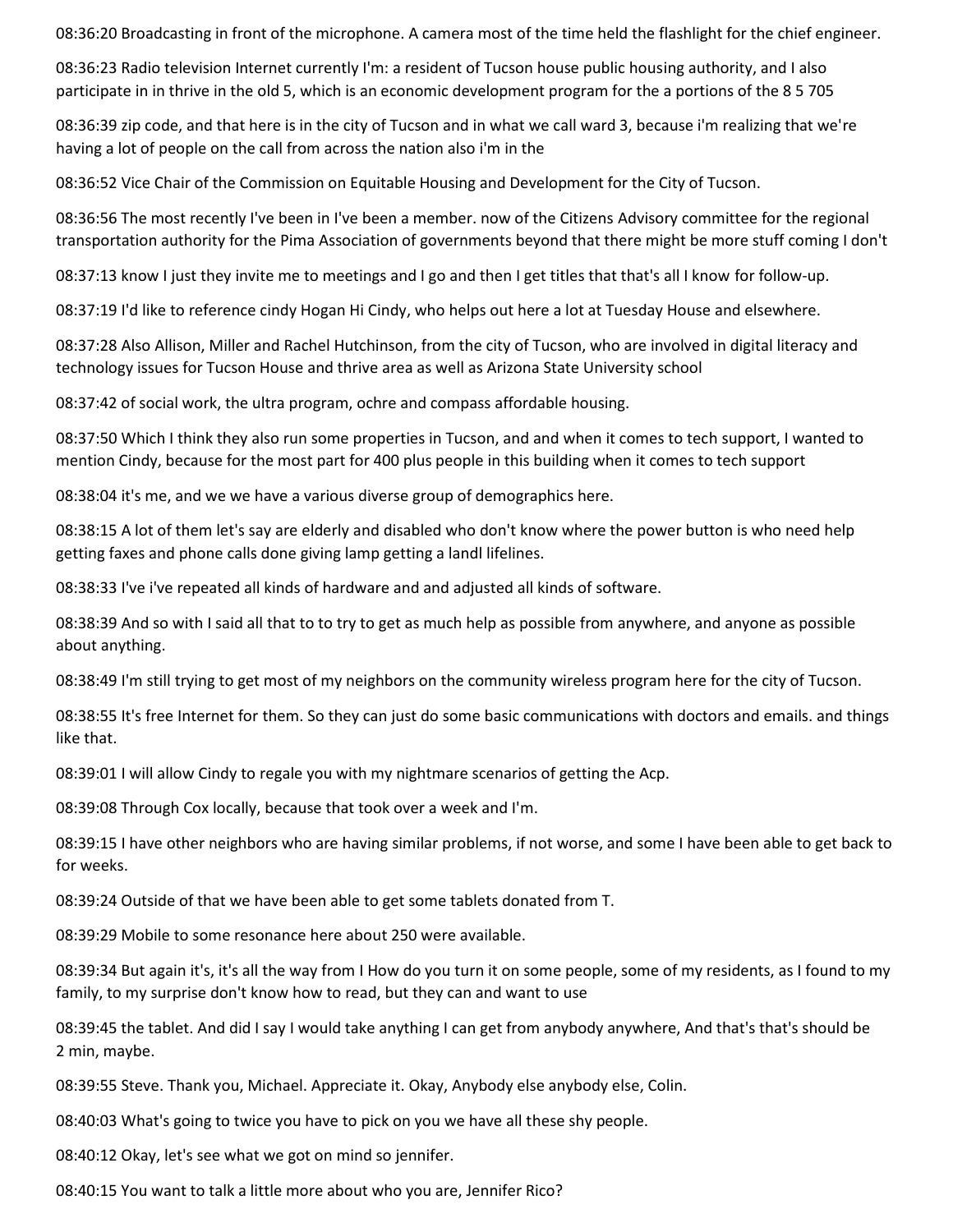08:40:22 Am I putting you on the spot. Hi there, yeah i've been participating for a while now.

08:40:33 I'm, one of the founders in CEO for a company called Native Network, and we do broadband infrastructure projects, and we are an airband partner, but particularly in Arizona.

08:40:47 We've been working with the Pasqua Yaqui. there in Kima County for about 18 months, and we think they're pretty close to actually getting an award from NTIA.

08:41:00 So we'll be expanding into 5 additional communities where they have tribal members.

08:41:06 So that's really exciting and we're happy to be part of this group, and here all the great things that everyone is working so hard on for the whole state of Arizona.

08:41:19 So thanks for having us so jennifer I I thought I have a good memory.

08:41:25 It's just a little bit shard, But I thought that rich now with Microsoft, and of course, where there was with Air band had told me that you guys had put up some kind of a website resource for people with all kinds of

08:41:41 information is that? yeah, I can put that in the in the Chat it's primarily focused for Pascalia Key.

08:41:49 But we have the capability to, you know. Work with Microsoft to you know.

08:41:56 Bring that to other communities and and and folks there in Arizona.

08:41:59 So i'm Happy to follow up on that and maybe I can speak about that at an upcoming, you know meeting, and we're in depth, you know.

08:42:09 I tried to find a link for that I could not find a link anywhere.

08:42:14 I will get it for us, so I greatly appreciate it, because from what she described it was pretty phenomenal resource.

08:42:23 Thank you yes, we've enjoyed working with rishna we're sad.

08:42:28 She's no longer there as well yeah okay? I think we're done for today, and was anybody else there was anything that they want to share.

08:42:37 Hey, Steve? Oh, this is in with sbi so yeah you know you've been chasing me for a while to do a presentation.

08:42:43 So. yeah, I know it, and and with the last few minutes I won't take it much, really. just to speak on Sbi Smith Bagley.

08:42:50 Inc. we're a regional Carrier in northeastern Arizona, New Mexico specifically more predominantly in tribal lands.

08:43:00 Sbi, like you say, for 26 years we've been operating a cell network lifeline, which see the version of Ebb Acp.

08:43:06 That was the modified. We are the pioneers and lifelines, so we've been out of a long time, but we also operate a couple other brands photon building fiber sunstein's do manage services

08:43:16 but cellular warmth is where we've reached out and and like I said, just real quick on ecf and Acp.

08:43:25 Formally be was ev b 2 we've got 40,000 plus subs on acp as a local regional carrier.

08:43:31 That's a tremendous amount our saturation rate is very high on that.

08:43:36 Ecf we've got over 11,000 students and teachers that we ranamped up and put on it when we first got it rolling.

08:43:40 But what it i'd like to really save more details to talk in depth who we are and what we do, But I'd like to share a quick video if you don't mind. she went out and interviewed schools and customers and

08:43:51 people in the market on tribal lands about the impact this has had on them. And I've got a minute and a half video with a big series of videos.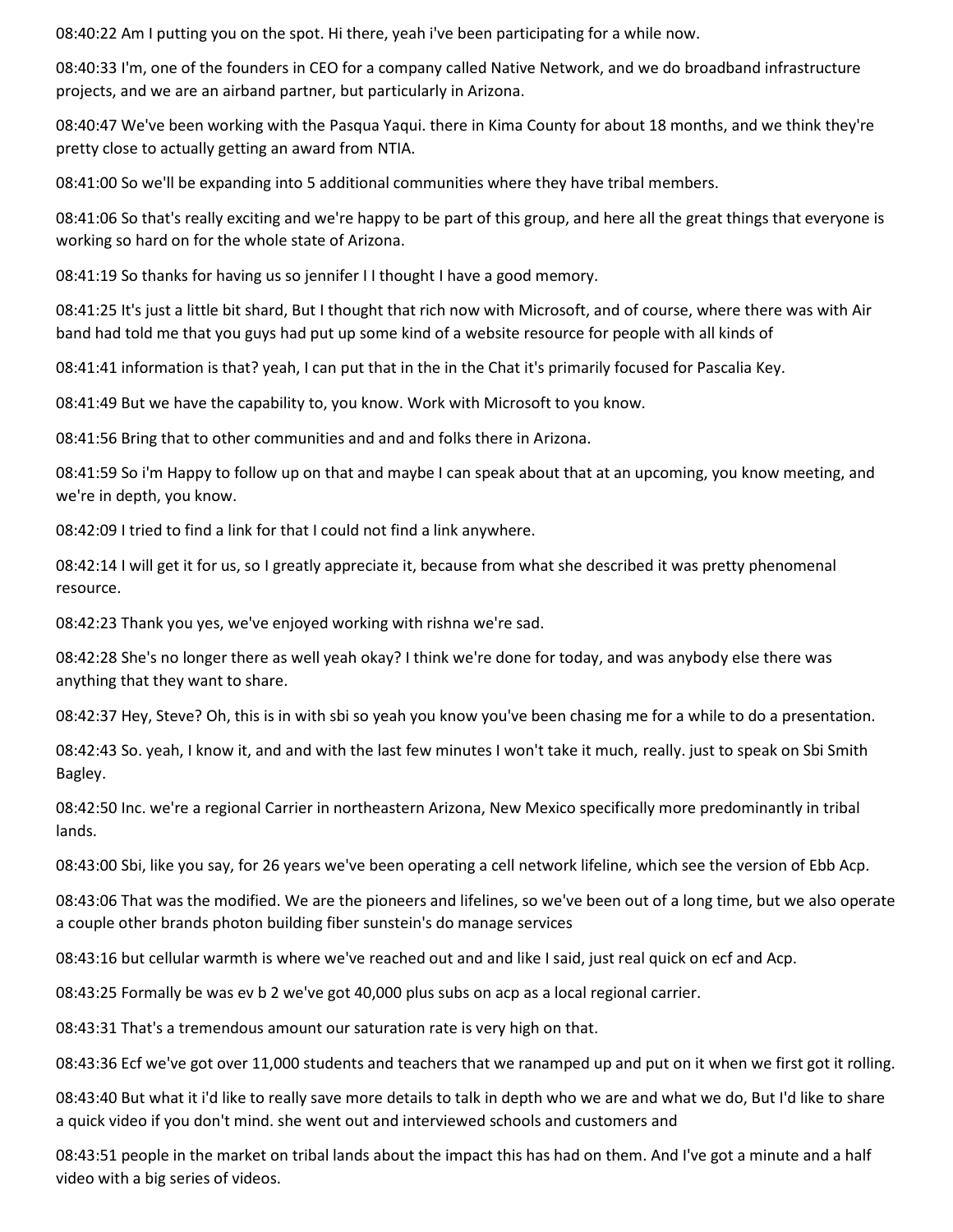08:44:00 If anybody like the Lincoln glad to send it out.

08:44:03 But let me take her scream. And yeah, this share up here.

08:44:13 Can you see my screen yet? Yes, okay, you can. Good: Okay.

08:44:19 So they say, do to limit to time I won't walk you through and read your the article for you.

08:44:25 If anybody's interested i'm happy to send a link out but in a series of videos there are 6 of them in here. And i'm going to tip this one here and do a share sound and optimize for video and and hopefully you can

08:44:45 see my screen and hear it. Many farms. Community school has been here since the early 1,900 sixtys under the Navajo nation as a tribal Grant school.

08:44:57 Here on the reservation? it's really rural so we don't have the infrastructure like the city.

08:45:05 Would the kids don't have Internet so we can't communicate with them.

08:45:11 And you have children that don't have running water no electricity, and that was a big thing that was highlighted during this pandemic.

08:45:16 But we've lived like this for a very long time we're doing a disservice to our children by not providing what is necessary to be in equal categories, as children that are off the reservation we heard about the

08:45:32 emergency connectivity fund through cellular one, and they helped us apply for the grant.

08:45:41 Its Ecf will fund every student a Wi-fi or a laptop of to \$300.

08:45:46 So they have the tools necessary to go to class virtually.

08:45:49 If it wasn't for this program we'd still be trying to do packets.

08:45:54 Xeroxing thousands and thousands of trees to take them out on a weekly basis and collecting them back.

08:46:01 The my fis really assisted us in providing the baseline. They're able to use technology to routing their minds.

08:46:11 So happy that I could provide that really right. So like I say, just wanted to kind of put that out.

08:46:26 We have a series of videos working with Ctia we put out, but I do want to get out there and and give a get some time on the calendar to be able to go through, because what I heard on the call earlier with talking about

08:46:39 the last mile project and joy's concerns and in the in the rural areas, and and they're very, very accurate and very real.

08:46:46 But there's a lot more information of Why, we are where we are, and what we need to happen, and we're seeing that happen today.

08:46:52 But we've been at it for 26 years and There's a lot more detail we love to be able to kind of share and see how we can work together and be a part of the solution.

08:47:00 Not a part of the problem, obviously, but that's my quick 3 min chat.

08:47:04 I'll give it back because I know everybody's got a jump for meetings, unless you have any questions.

08:47:07 Thanks A. and walk forward to getting your schedule for your presentation, trying for how many?

08:47:13 5 months now, or something i'm wearing that give or take Okay, Well, I think we're done for today.

08:47:20 Anybody have any announcements? my! are you still online? There you are.

08:47:25 You want to just do another quickie about the upcoming summit.

08:47:27 Sure I posted a link earlier i'm going to Repost that second.

08:47:36 So coming right up on April sixth we will have a hybrid event to which you're all invited at no charge.